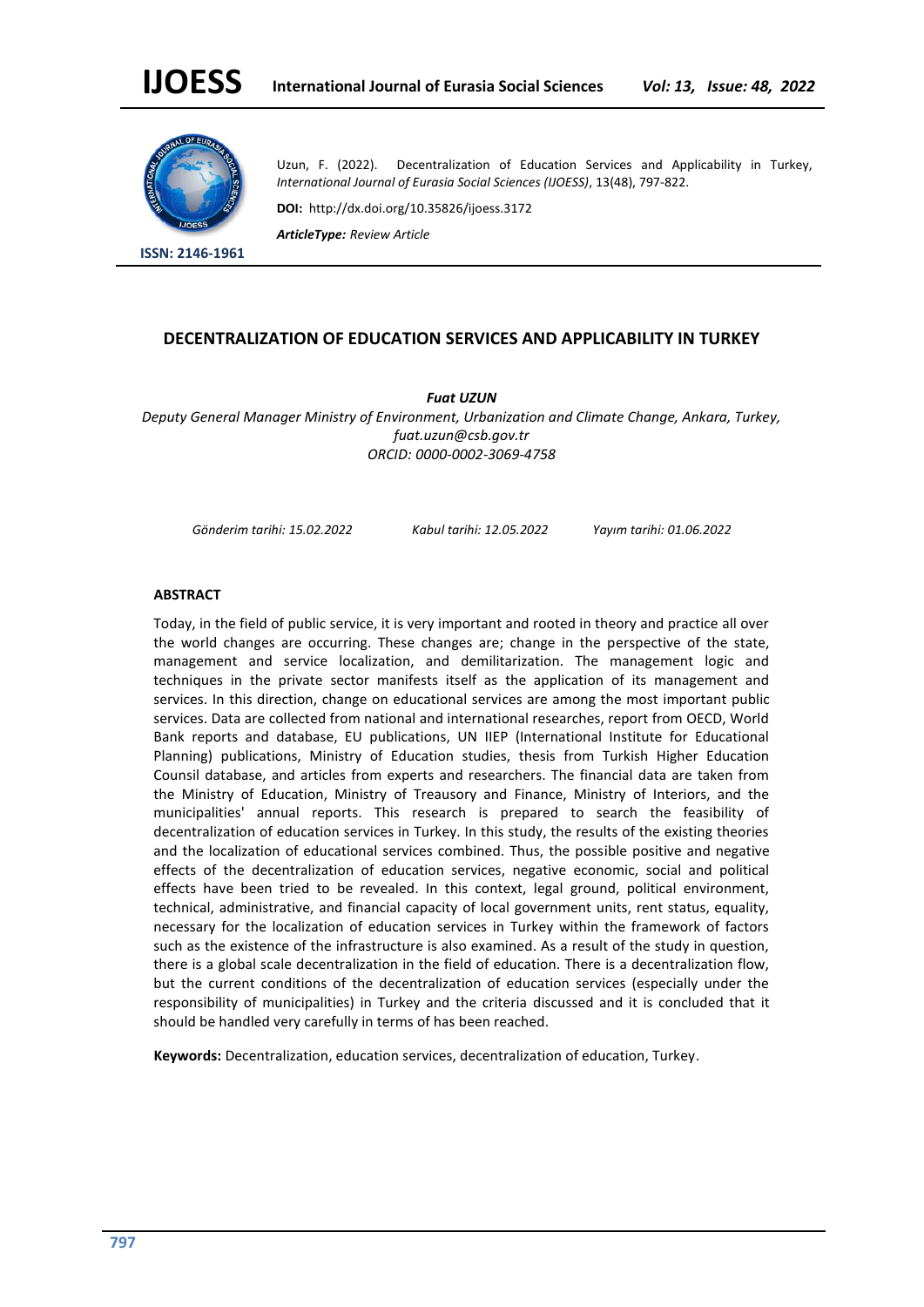### **INTRODUCTION**

Especially in the 1980s, when neo-liberal approaches were dominant, in the world and in Turkey, as in almost every subject, public administration, public goods and services had also led to a change in many perceptions. Until the 1970s, there was a big change. The traditional understanding of public administration, which has continued for more than a century without interruption, has emerged from these years. Afterwards, it started to be exposed to heavy criticism with the effect of neo-liberal approaches. When it came to 1980s, new public administration advocates were bureaucratic, insensitive, inefficient and they began to focus on the need to reform cumbersome management models (Sözen, 2005, pp. 31-37).

The content of this reform; the structure of the state, its field of activity, society, individual and market relations, service methods, the roles and status of employees, in short, public a comprehensive and radical restructuring process of the government in its relations with itself and with its environment expresses (Eken, 2005, p. 30). This new understanding means that the state is out of the producer position, market mechanism and the preference and encouragement of decentralization, private and voluntary act as a catalyst between organizations, and ensure that citizens are perceived as customers argues that different preferences should be offered to them (Bilgic, 2008, p. 37). This is in question factors openly encourage decentralization, privatization and liberalization principles of public goods and services and the techniques of providing public services have been changing.

Educational services have also taken their share from this change process and in many countries of the world has been under the influence of the change created by the decentralization movement. In this study, education in Turkey is examined the feasibility of localization of services. For this purpose, existing decentralization theories and practice related to the decentralization of education services results are combined. Thus, the emergence of education services with the localization, possible positive and negative economic, social and political consequences have been studied. In this context, the legal ground, the political environment, the technical, administrative education in Turkey within the framework of factors such as financial capacity, rent status, and equality concerns are examined.

The existence of the necessary infrastructure for the localization of the services has also been examined. As a result these researches, both with its economic, social and political dimensions and with its other internal localization trend in education services examined within the framework of current dynamics. There are political, administrative, economic and cultural dimensions that are increasing in importance day by day the concept of "localization" finds application in many countries. From the early 1980s unique, universal in terms of localization (Dyer and Rose, 2005, p. 105), which has gained popularity since and a single definition cannot be made.

Despite this, localization decision-making responsibility power and authority between organizations, from higher-level institutions to lower-level institutions transfer (Leung, 2004, p. 1), lower than the central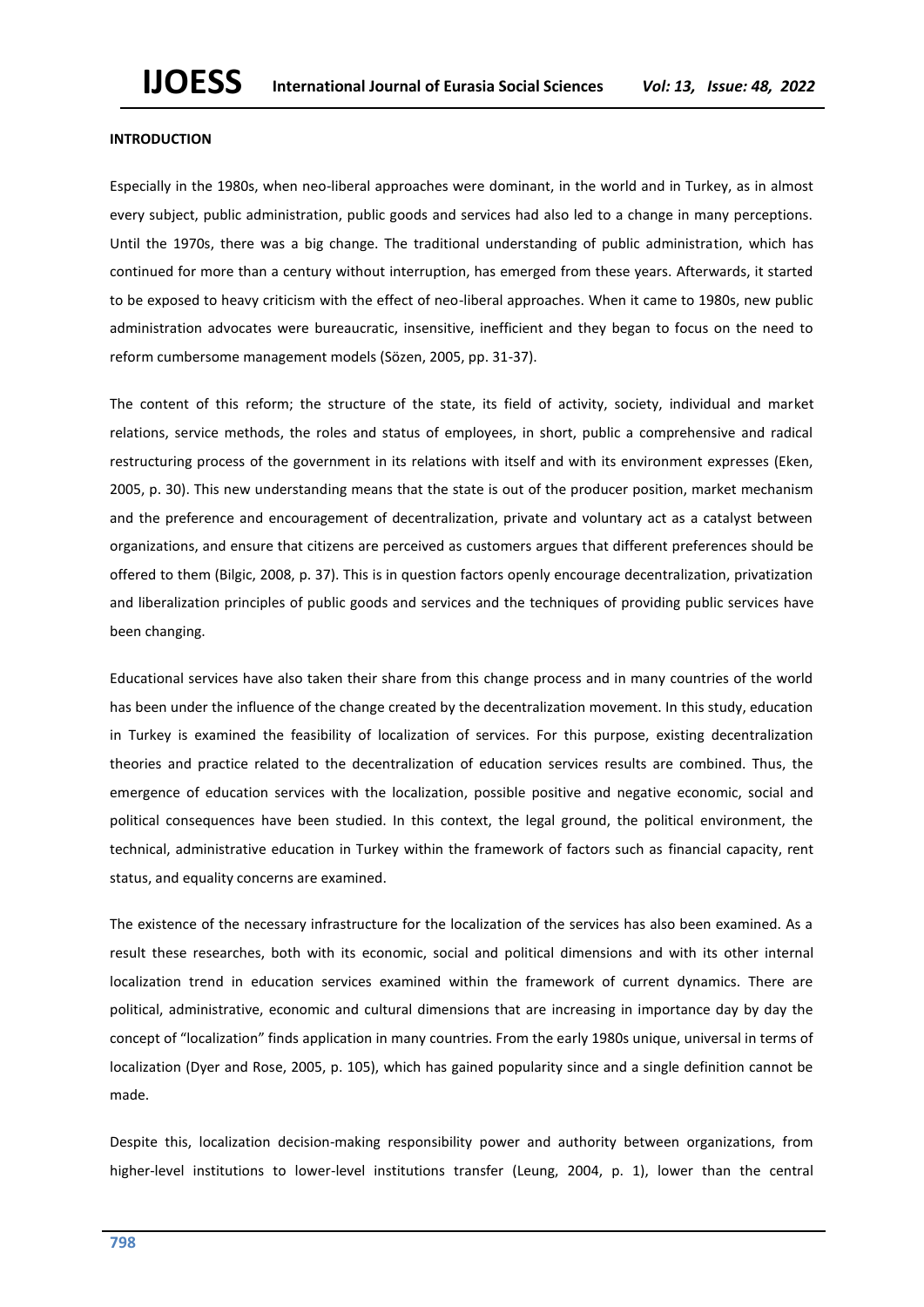government in the political, administrative and national hierarchy the transfer of power to the administrative units at the level, the decision-making power from the central government its spread over a wide area such as its transfer to regions, municipalities or local governments has been seen that it is defined as a tool that ensures the participation of governments and citizens (Yuliani, 2004).

According to the World Bank definition, localization public authority and responsibilities, from central government to provincial organization and local governments or semi-autonomous is expressed as transferring it to management organizations and/or the private sector (Keskin, 2008). As can be understood from these definitions, public activities are organized by organizations close to the public implementation is emphasized and the weight of semi-autonomous, voluntary and private organizations is being increased. The decentralization of education means policy making methods in school systems, sharing resources, spending income, training teachers, determination of the schools and the operation or management of the schools transferred to the local is the process (Winkler, 1989, p. 2, Edquist, 2005, p. 19, Keskin, 2003).

With the localization of the above-mentioned education components, lower levels of management are authorized, is being attempted. Educational services, under the umbrella of administrative decentralization and within the framework of the definition made deconcentration, delegation and devolution methods are used. Deconcentration (Width of Authority): deconcentration, the entire control center expressed as the transfer of management responsibilities from central to local governments. (Hinsz et al., 2006, p. 3, Dyer & Rose, 2005, p. 106, Lo, 2010, p. 129). In other words, the management at the lower level hierarchically within the central government organizations. The transfer of authority to the lower levels (provincial organizations of the center) is called deconcentration. (Yılmaz et al., 2012, p. 19). This is a localization used especially in Latin American countries form (Winkler, 1989, p. 4). It can be defined as the weakest type of localization deconcentration (Keskin, 2008, p. 3) in the form of establishing the local organization of the ministry of education is implemented. In this method, the duties of local units are clearly defined and they get their references from ministries. In this method, the duties of local units are clearly defined and they get their references from ministries, in this respect, the "Branch Model"

The so-called localization model is the most widely used model in basic education, preventive health services, and agricultural services (Silverman, 1992, p. 1). In this context, education in Turkey services with a deconcentration qualification (Provincial and District Directorates of National Education) organization can be semi-autonomous by the central authority. It is the lending of power and authority to organizations and lower levels of management units. In other words, the given authority can be withdrawn (Lo, 2010, p. 129). Central in the delegation, which is the administrative level before the devolution management has only indirect control. Governments have direct management empowerment when it is not available and increasing costs are difficult to control. They can create flexible organizations that they can delegate. Regional development, infrastructure investments, it is frequently used in applications such as transportation projects and the creation of private school areas is a method. In the structuring created with the delegation method, there is no fragmentation in the service can be the subject of health and education, etc. coordination of services with ministries problems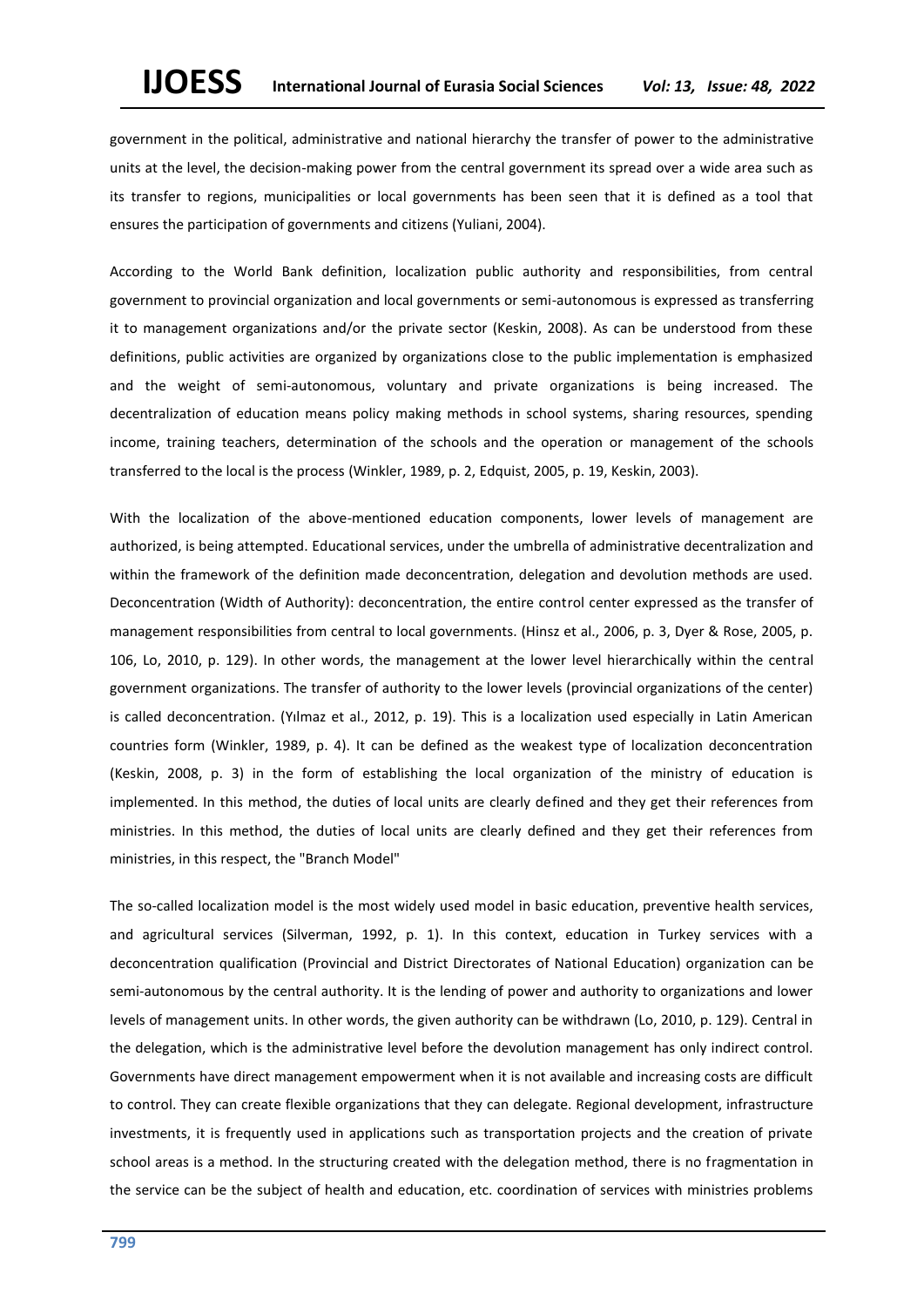# **IJOESS International Journal of Eurasia Social Sciences** *Vol: 13, Issue: 48, 2022*

may arise (Mutlu, 2006, p. 34, Özmüş, 2005). Nevertheless the duties and functions of the administration to autonomous public institutions such as regional development agencies, in which its functions are transferred, is most widely used in the education sector, especially in the applied at the level of vocational education and higher education (Winkler, 1989, p. 4).

In this context, certain semi-autonomous public institutions (YÖK and Universities) in Turkey should be stated that educational services are managed and delivered, and that the delegation model applied must be stated. Educational services in Turkey, provincial organizations of the central administration (Provincial and District National Education administrations), and semi-autonomous public institutions (YÖK & Universities) are made and offered. This situation is in terms of localization of education services evaluated, deconcentration and delegation models in education services in Turkey appears to be implemented. For this reason, the study also includes the education services devolution model analyzed over.

Devolution: Devolution is the most important form of administrative decentralization and it is seen as a real decentralization (Yılmaz et al., 2012, p. 19). Because, this level of delegation of responsibility and authority without the direct control of the central government takes place (Edquist, 2005, p. 10). Which is a more advanced type of localization than delegation devolution depends on the existence of local units with the authority and autonomy to collect and spend revenues allows. The boundaries of local government regions are drawn, their legal status is clearly defined, units with a set of functions that can collect, increase and spend income they have become. From the center to the provincial and local governments, not only administrative functions, but also occurred during the transfer of authority. However, there is still partial dependence on the central government and rarely fully autonomous (Mutlu, 2006, p. 35, Özmüş, 2005, Tatar, 1993, pp. 140-141). At this level, the transfer of power is continuous or delegated authority cannot be easily recovered. The devolution process is accompanied by the strengthening of local authorities may result in the creation of community-funded and managed schools it is seen that this method has come to the forefront as a way (Hinsz et al., 2006, p. 3).

A concrete example of this type of decentralization from the Turkish education system is the special provincial administrations or some powers of the central organization of the Ministry of National Education (curriculum creation, revenue collection, etc.) can be expressed as the transfer case (Yolcu, 2010, pp. 255-256). The need for localization in education is one of the new developments in economy and technology originated. Along with these developments, several other factors were effective in the process of these the first is the debates in politics and economics in the 1970s and 1980s. In this period the Keynesian system of thought, based on strong centralized governments, would disintegrate or started to weaken. A similar situation was experienced in Russia and Eastern Europe.

As a result of the collapsed central and planning management approaches, the central role of governments has decreased and the power of the market has begun to increase. In other words, education system, resource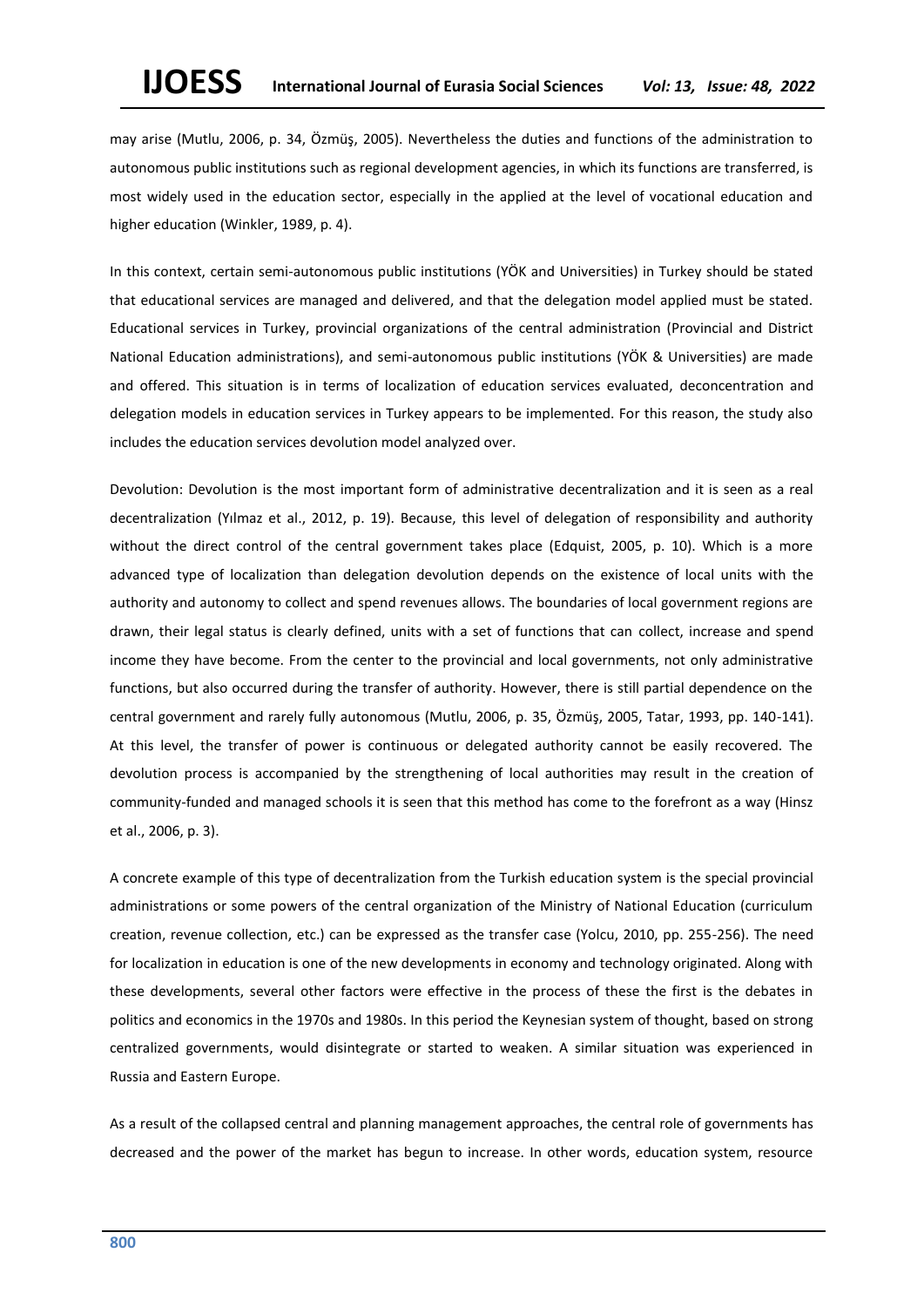allocation according to market principles is more efficient than a centralized system the view that is a coincidence has begun to be accepted (Edquist, 2005, p. 21, McGinn & Welsh, 1999, p. 27).

Secondly, the experience of economic and financial globalization was affected central government has weakened. In the weakening of central governments, on the other hand, supranational institutions efficiency of market-based decision-making processes development strengthened local groups. Administrations have become difficult to find resources for social programs. As a result, decentralization advocates argued that the role of non-governmental organizations and privatization should be increased, which was also reflected in education services (McGinn & Welsh, 1999, p. 27). Indeed, developing the increase in enrollments at primary and secondary education level in recent years in countries with increased its spending rapidly. Central governments are concerned with education in this process. They started to experience serious financial difficulties in expanding the opportunities. The financial problems are likely to be followed by declines in the quality of education. Therefore, the management an effort has been made to make the lower levels of education more relevant to the financing of education. Such an effort the purpose of entering is to introduce new resources to increase both the quality and quantity of education and to alleviate the burden on the national budget (Winkler, 1989, p. 2, Edquist, 2005, p. 19, Hinsz et al., 2006, pp. 4-5).

Third, the registrations in the world education system in the specified periods are compared to previous years increased by two to three times. This increase will be made in the name of education on the national budget, started to create a large burden for expenditures. The number of teachers and students increase, there is a centralized bureaucracy capacity that wants to maintain quality failed to lift the load. Public dissatisfaction resulting from this situation pressure to give decision-making power to local groups. Sector was also affected by this change (McGinn & Welsh, 1999, pp. 27-28). Also in education search for efficiency and productivity and the centralized education system's higher unit in education there is general agreement that it causes costs. Accordingly, educational responsibilities local variations in different societies, if left to lower levels of government will be analyzed better and there will be reductions in unit costs (Hinsz et al., 2006, pp. 4-5).

The thought that making the simplest decisions in a centralized system takes a lot of time is a problem. Constitutes another reason. If time saving or bureaucratic bottlenecks it is desired to be eliminated, the opinion that the decision-making power should be left to the local authorities is dominant. On the other hand, in order to ensure effectiveness in education, social groups and families should be involved in education participation needs to be increased. Families and social groups are involved in decision making more willing to contribute to matters such as money, manpower, and the management of education or their participation in these processes will increase. As a result, parents participating in the decision-making process bring positive behaviors about their children's education that is in their favor (Winkler, 1989, pp. 2-3, Edquist, 2005, pp. 19-20).

The fifth factor is the sharing of power and the involvement of marginalized groups in the society a way will be opened. Power and authority with units at lower levels of management sharing will enable marginalized groups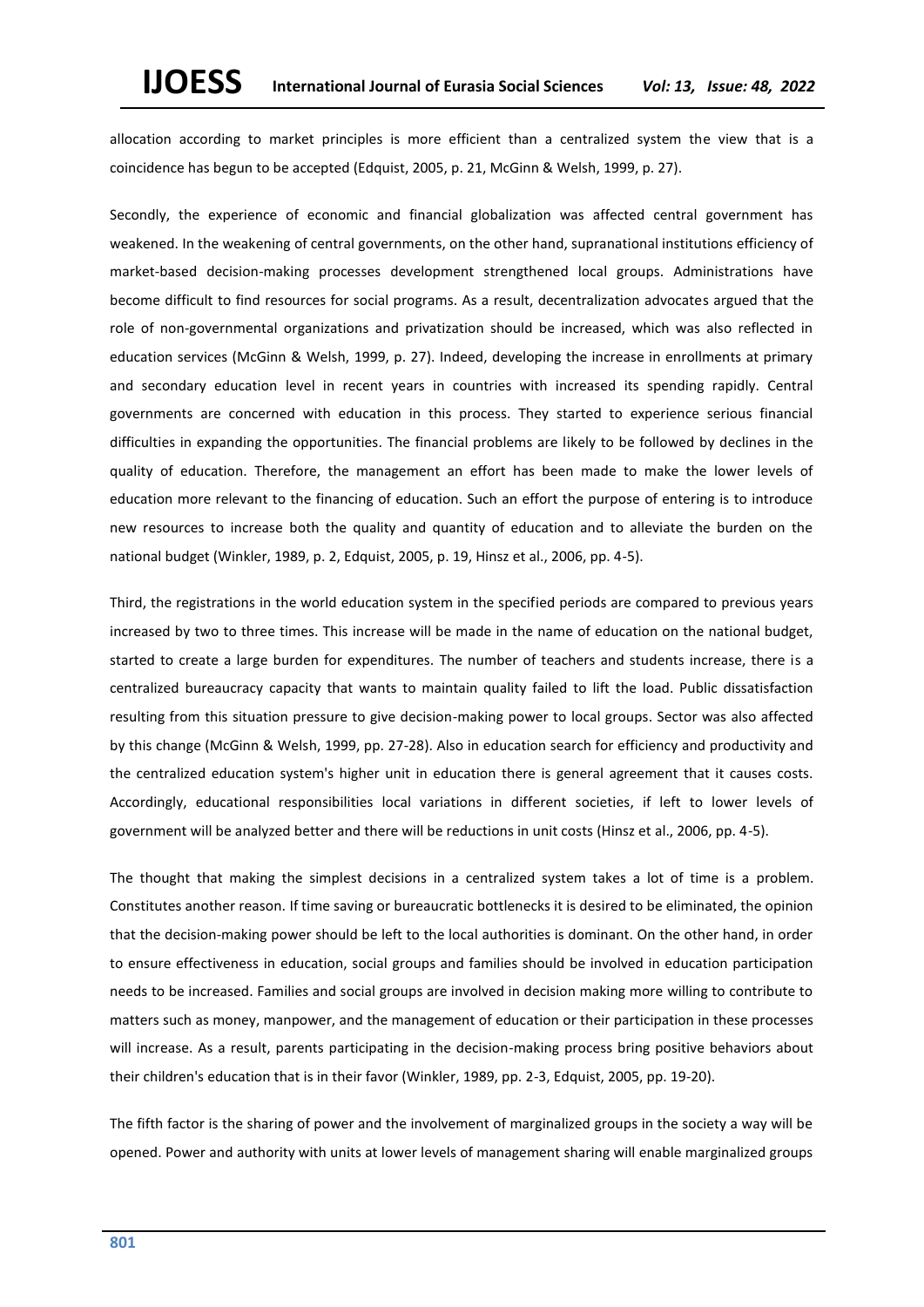to better express their own needs and will contribute to the formation of an effective and efficient education system (Winkler, 1989, pp. 2-3, Edquist, 2005, pp. 19-20).

Finally, the innovations in information and communication technologies, decentralized management gives the opportunity to have significant control over systems. The result of this as central administrations can give local bodies have a say in the management of education. But, control over the quality and aims of education remains central in the administrations (Edquist, 2005, p. 21). In summary, local governments on education the underlying reasons for having a say are the possible positive expectations from localization. meet on the same basis with effects. Control over the quality and aims of education the fact that it is in the hands of the central government is a way of minimizing the negative effects that may occur seen as a way.

## **METHOD**

### **Research Design**

This research is "destrictive" and the data are collecred via "literature review" methodology (Karasar, 2016). In the research, documents and reports related to the subject were examined in depth, and a qualitative research approach was followed by defining situations and themes depending on the situation.

#### **Research Samples**

The samples of the research are local governments and municipalities of Turkey. The education projects and contributions of local governments and municipalities are analyzed and the reseach is based on those efforts and results of implementation reports of those institutions and organizations.

## **Data Collecting and Analyzing**

Data are collected from national and international researches, report from OECD, World Bank reports and database, EU publications, UN IIEP (International Institute for Educational Planning) publications, Ministry of Education studies, thesis from Turkish Higher Education Counsil database, and articles from experts and researchers. The financial data are taken from the Ministry of Education, Ministry of Treausory and Finance, Ministry of Interiors, and the municipalities' annual reports. This study covers the time period from 2017 to the present. Searches were made using the keywords localization, education services, education localization and Turkey. After collecting data, those are divided into groups according to topics frame. The data were analyzed using the descriptive content analysis technique, one of the content analysis methods. Data are analyzed by destrictive statistics tools and tests according to International Comparative Research Methodology to reach findings and results.

## **FINDINGS**

In short, the decentralization that is tried to be realized with the reforms in public administration in Turkey. The services undertaken by local governments in a centralized structure are at an acceptable level. The existence of the administrative, technical, financial and managerial capacity that can be fulfilled is questioned (Acar & Gul,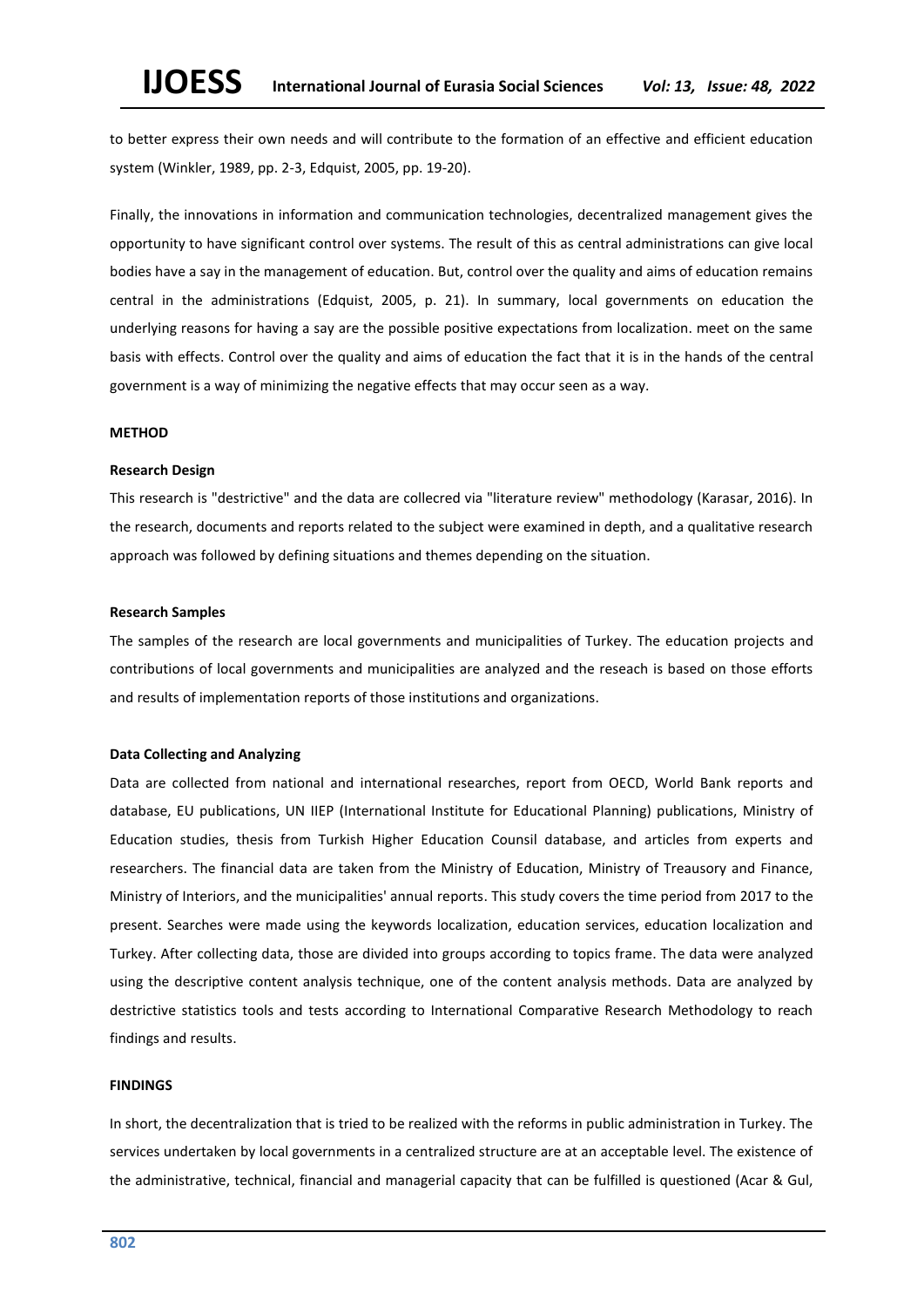2007, p. 277). However, one of the important practices of decentralization in education is school. The key element in the success of the implementation of based management is capacity building at the local level is the existence or creation (Caldwell, 2004, p. 7).

Especially in developing countries, poverty, socio-economic inequality, political decentralization due to competition and efforts of local interests to take over local governments negative results can be obtained from its applications (Merrouche, 2007, p. 2). Efficiency, transparency and accountability in the field of service with decentralization in education positive developments can be achieved and corruption can be prevented. On the other hand, the field of education service can be seized by local interest circles, populist resources allocated for education for the sake of objectives can be transferred to other fields (Eğitim Sen, 1998, p. 47). In other words, instead of using the resources for education, local politicians should build roads or in areas that serve shortterm and local interest groups, such as building irrigation canals they can use (Keskin, 2003). Especially with the motive of re-election of local units. Considering that it will increase the possibility of corruption in the field of education. In this topic debates that the bureaucrats in the central administration will not act with the motive of being elected, and therefore, it continues with the thoughts that corruption will be less. Moreover corruption will occur in both administrative units, but smaller in local units. It is stated that there will be largescale corruptions (Prud'homme, 1991, p. 219, MartinezVaguez & Mcnab, 2001, pp. 23-25, Scott, 2009, p. 11, Sakınç, 1998, p. 107).

If we look at the data on the subject from the perspective of Turkey; both local and where there are problems with accountability at the central level, it can be said that the mechanisms controlling the applications have improved in recent years. In Turkey, as in theory, local politicians are more likely to respond to demands from local interests than central politicians. It is a fragile structure. In fact, this situation causes the trust towards the said units, the service it is also reflected in their satisfaction and corruption perceptions. Therefore, local politicians based on the values of trust in politicians and politicians, with the desire to be re-elected, it can be said that it is in a more open position to concessions to be made, including in the field of education.

At this point, one of the positive gains that can be obtained with the localization of education must be mentioned. Because the localization in the field of education, the monopoly formed in this service field may lead to the formation of a more transparent and accountable structure. To this end, increasing the participation of individuals in management through decentralization in education. However, in Turkey, there are democratic, socio-economic, socio-cultural and similar in every field where education service is localized due to human capital differences. The results seem difficult to obtain. The different results that will occur are in the service area cause the veil of uncertainty and inconsistency to be drawn over the transformation to be experienced.

Services in revenue and expenditure capacity between regions and local governments costs and differences in service quality cause labor and capital movements. As a result, significant inequalities in regional resource and income distribution will result. It is stated that it will take place (Ulusoy & Akdemir, 2009, pp. 266-267).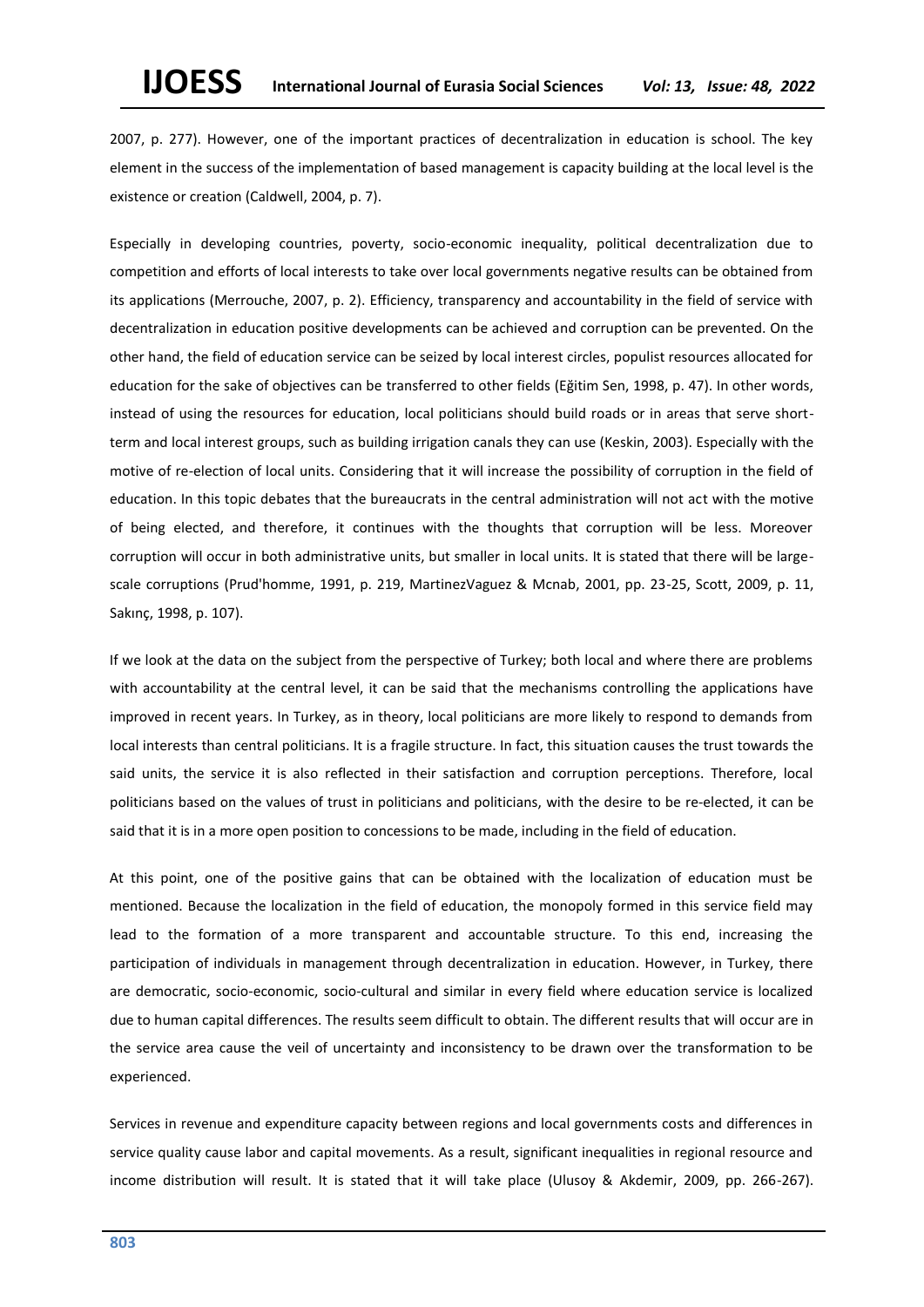Aforementioned considering that inequalities exist under current conditions for Turkey, education seems difficult to achieve positive results with the localization of services.

Indeed, the decentralization of education services is in some ways resource and income. While increasing the imbalances in the distribution, it can reduce it in some respects. But to the event if we look within the framework of the results obtained from international practices, in the current order educational services in a country where there are inequalities in resource and income distribution. It is stated that localization may increase these imbalances even more.

Under the current inequality of income and resource distribution in Turkey, the education localization; although it is not the only influential factor, it is related to individuals, resources and education organizations in certain regions and provinces (in the Marmara Region or in the province of Istanbul) can be considered as a factor that will cause concentration. Because sometimes it is special development of the sector allows families who want to send their children to private schools to rich regions may result in settlement (Hinsz et al., 2006, p. 21). In other words, every citizen can migrate to the appropriate area for its own service bundle.

With the decentralization in education and other service areas, the citizens' desires socio-economic and economic relations between regions and provinces with the migration to areas suitable for the service bundle socio-cultural differences may increase even more. Unplanned and unscheduled disproportionate migrations, imbalances in the distribution of the population across the country, unbalanced investments distribution, the proportion of unemployed people in cities and the amount of infrastructure services (road, water, electricity) may exacerbate inadequacies. In addition, rural investments may become inefficient and irregular urbanization may increase, industrial facilities may remain in the city, rural settlements may lose their dashing, young, resourceful and entrepreneurial elements, and there will be a housing shortage in the cities (Özdemir, 2012, pp. 10-14).

Deconcentration and delegation level of decentralization in education services while there are problems mentioned in Turkey, where localization is applied, it may be a very optimistic approach to believe that it will contribute in this direction. For example, in education concentration of the population in certain regions with localization may cause the existing infrastructure to become inadequate. Qualitative improvement in education in the regions decrease in infrastructure investments that provide can concentrate. This situation causes the interregional development gap and may be individuals who cannot receive education in educational areas or there may be more people in underdeveloped areas. Therefore, Turkey's regional resource distribution and income distribution in recent years. His efforts to rectify injustices may be insufficient.Findings of the research; It should support the purpose and problem of the study. In the Results section, only the findings should be presented and explained. Never comment. The comment should be made in the discussion and conclusion part. In the Findings section, explanations can be made using tables, figures, graphics or pictures when necessary.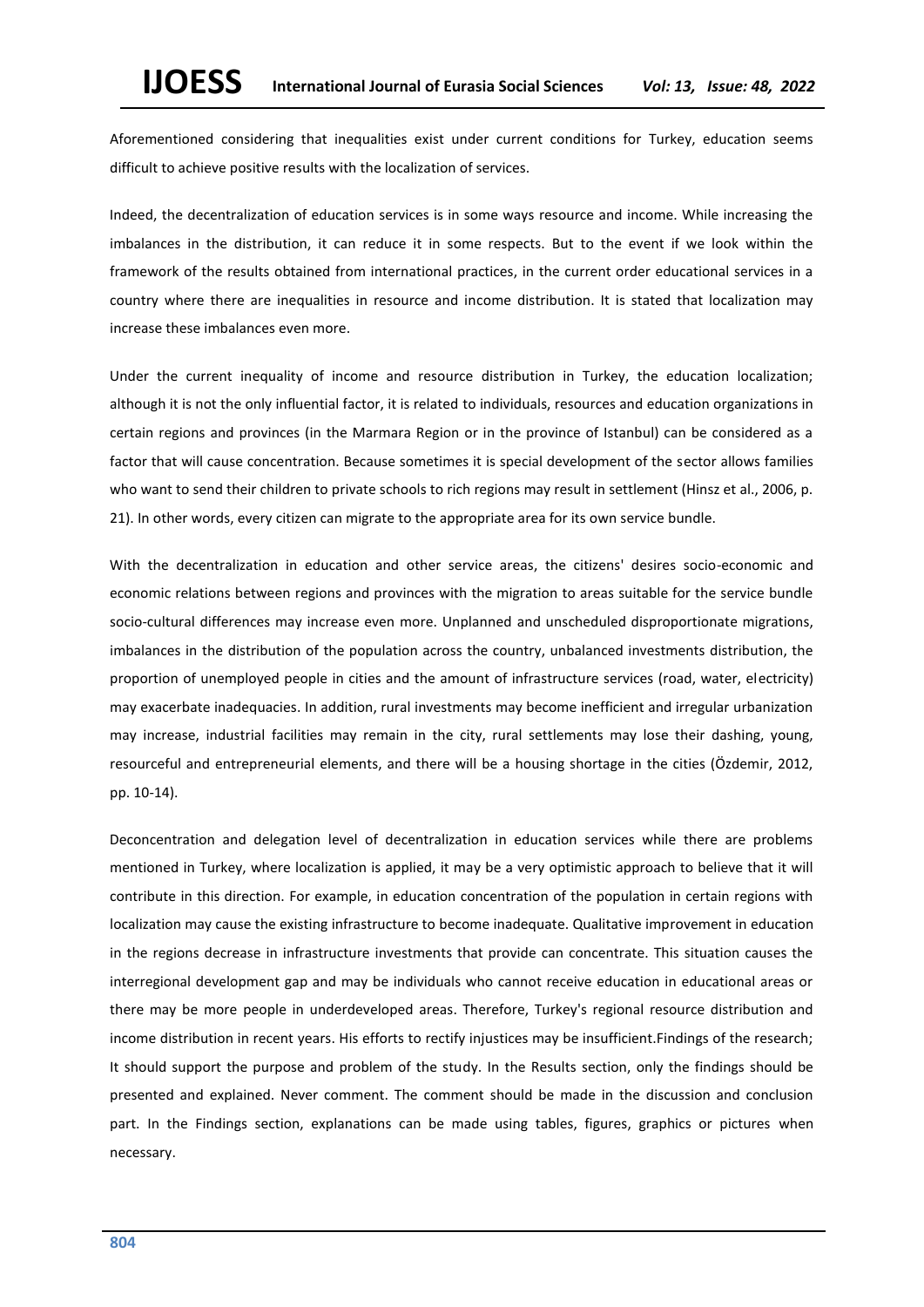#### **CONCLUSION and DISCUSSION**

The developments in the world and the Turkish education system with the effect of these problems, decentralization, school-based education, in administration more effective and efficient in education, such as management, the participation of the society in school-related issues models aiming to provide. Already in Turkey one of the most important innovations and regulations since the founding years of the Republic one of the top priorities was education. Education determined social and economic areas and has been seen as one of the most important and valuable tools in achieving goals.

This authority of the central government to direct in line with social goals and expectations occurred. With this method, unity of education and systematization of education were ensured, the foundations of a modern education system were laid (Kurt, 2006, p. 61). But to date approaching, it was understood that the existing structure was insufficient, and this inadequacy led to various reports, theses, government programs, development plans, and education councils. If we consider the localization efforts in the Turkish education system within the framework of these studies:

Local governments in Turkey are political powers from top to bottom created by regulations. For this reason, it is under the intense control of the center in many respects remained. Local governments, under the tutelage of the center, sometimes increased their duties and while it is an important unit with responsibilities, sometimes it is the service of the central government became a presentation tool (Bucak, 2000, pp. 51-95). During the Ottoman Empire, education and so on type of foundation and guild in social services is known that restructurings are especially heavy in terms of financing the first of the republic in the years of 2007, ministry and special provincial administrations have a significant impact on education. Closing schools, reducing and increasing teachers salaries, auditing schools, preparation of the education budget, and the education tax to be collected from the public on the basis of individuals special provincial administrations and municipalities are responsible for issues such as the determination.

Two other important developments in Turkey, regarding the localization of education are "Education Region and Education Boards Directive", Total Quality Management and Curriculum Laboratory Schools Regulation (Keskin, 2003). In addition, in line with the plans of the World Bank, another development experienced is the practice of Parent-Teacher Associations. Running schools in Turkey the task has been given to the schoolparent unions. Brought into the National Education Basic Law with a change, the unions, which were subject to a new regulation in 2004, were made by the parents and the society accepting donations from various sectors, establishing small businesses within the school (canteen, buffet, tea shop, stationery, photocopy, etc.) and renting out various school areas (sports and "School Family Businesses" by carrying out activities such as conference hall, garden, etc.) it has been transformed (Keskin, 2008, p. 7).

In particular, the government established in the 1980s and after, when liberalization movements accelerated, inconveniences created by the central government in the programs of it was emphasized that more responsibility should be given to local government units and opinions were expressed in line with the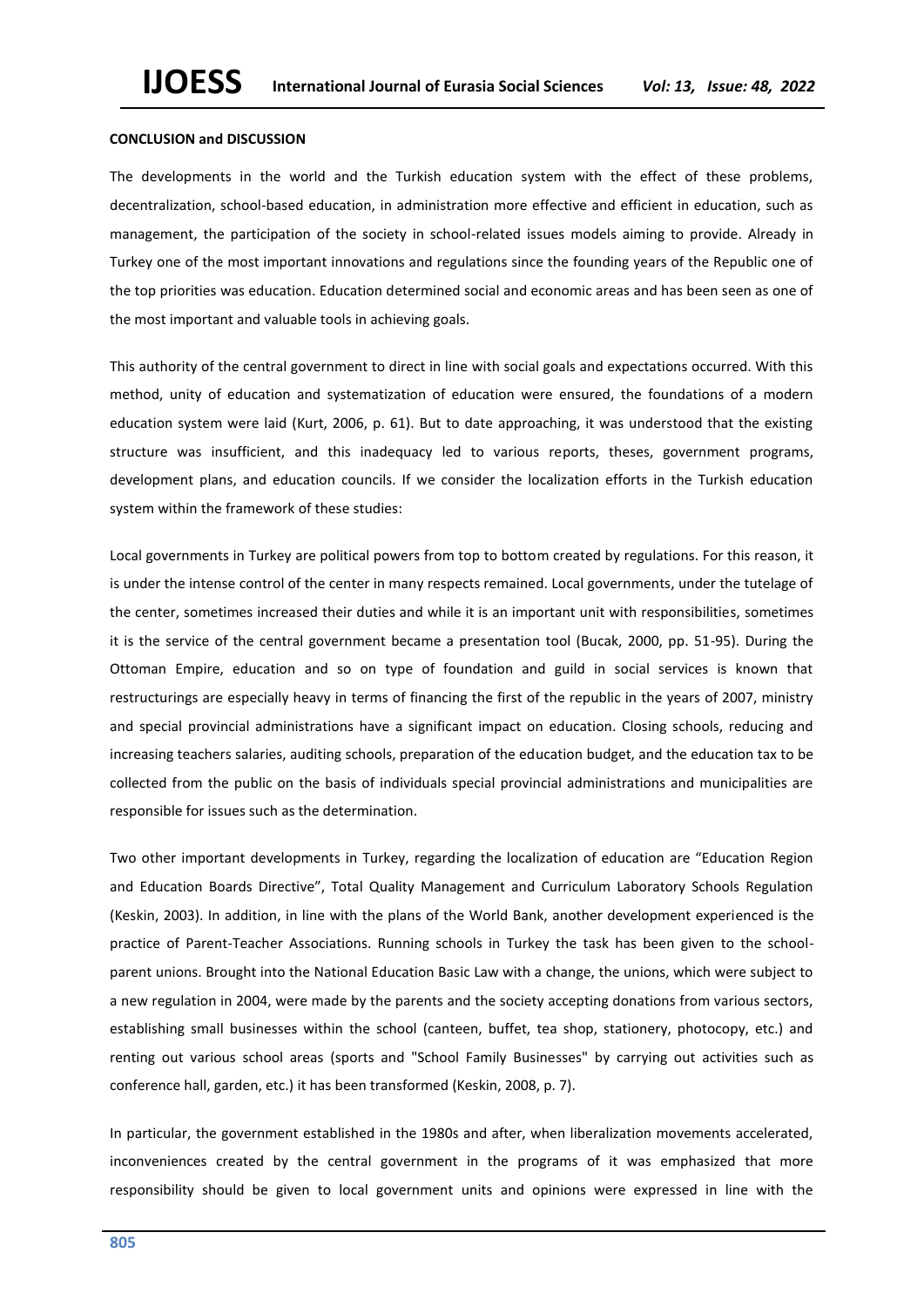understanding of localization (Bucak, 2000, pp. 51-95). A similar understanding can be seen in development plans. Education system is necessary to reorganize the society in a way that will take it forward, the demand for education has increased and educational institutions should be structured accordingly, in the plans where the basic principle in the structuring of the school should be based on the school-workplace integrity are some of the remarkable expressions (Bucak, 2000, pp. 51-95).

In the National Education Councils; in the name of efficiency in the National Education Organization arrangements and the re-organization of the Central Organization of the Ministry of National Education structuring, distribution of authority and responsibility between central and provincial organizations need, reduction of the scope and size of the central government, participation of local governments and making legal arrangements to ensure its contributions, giving more authority to the provincial organization and responsibility, decision-making by educators, provincial administrators and the public. In addition to these, the Turkish education system has its own subsystems and to be handled in a way that will form integrity with the environmental systems is associated with within the framework of the delegation of authority to the administrations, the distribution of teachers and investments in local units ensuring that they have a say in planning, in terms of on-site use of resources local structuring in education, administrators, teachers, students, parents, unions, and professions there are articles such as ensuring the participation of institutions in the management of education (Deniz, 2001, pp. 57-103). Reflecting on the aims of the National Education Councils and taking the discourses that shape the decisions, the thought of localization of the education system can be considered as an important infrastructure for the name.

In the European Union Progress Reports, the Ministry of National Education spends most of its time, in the Turkish education system, since it dedicates itself to the administration and administration of the school system is mentioned that there is mainly central level organization and units and resources are largely in the service of strategy and policy development, education is stated that it should focus on efforts to improve innovation and quality. With regard to education, responsibilities such as the management and administration of the school system are transferred to provinces or it is recommended to transfer these tasks to lower levels (localization) by transferring them to districts, is being done. However, this change requires the necessary capacity at both the central and local levels. İndicated by its existence arising from the employment market of the education system.

The need for reform in order to ensure that has a structure based on demand is also necessary clearly stated in the reports. In the same direction, discourses draw attention to the subject and academic studies and on the decentralization policies of education service managers in education thoughts were analyzed. Some studies related to education although there is a consensus on decentralization of responsibilities, concerns especially in financial matters and that the central government should be included in the system due to these concerns (Bucak, 2000, pp. 51-95).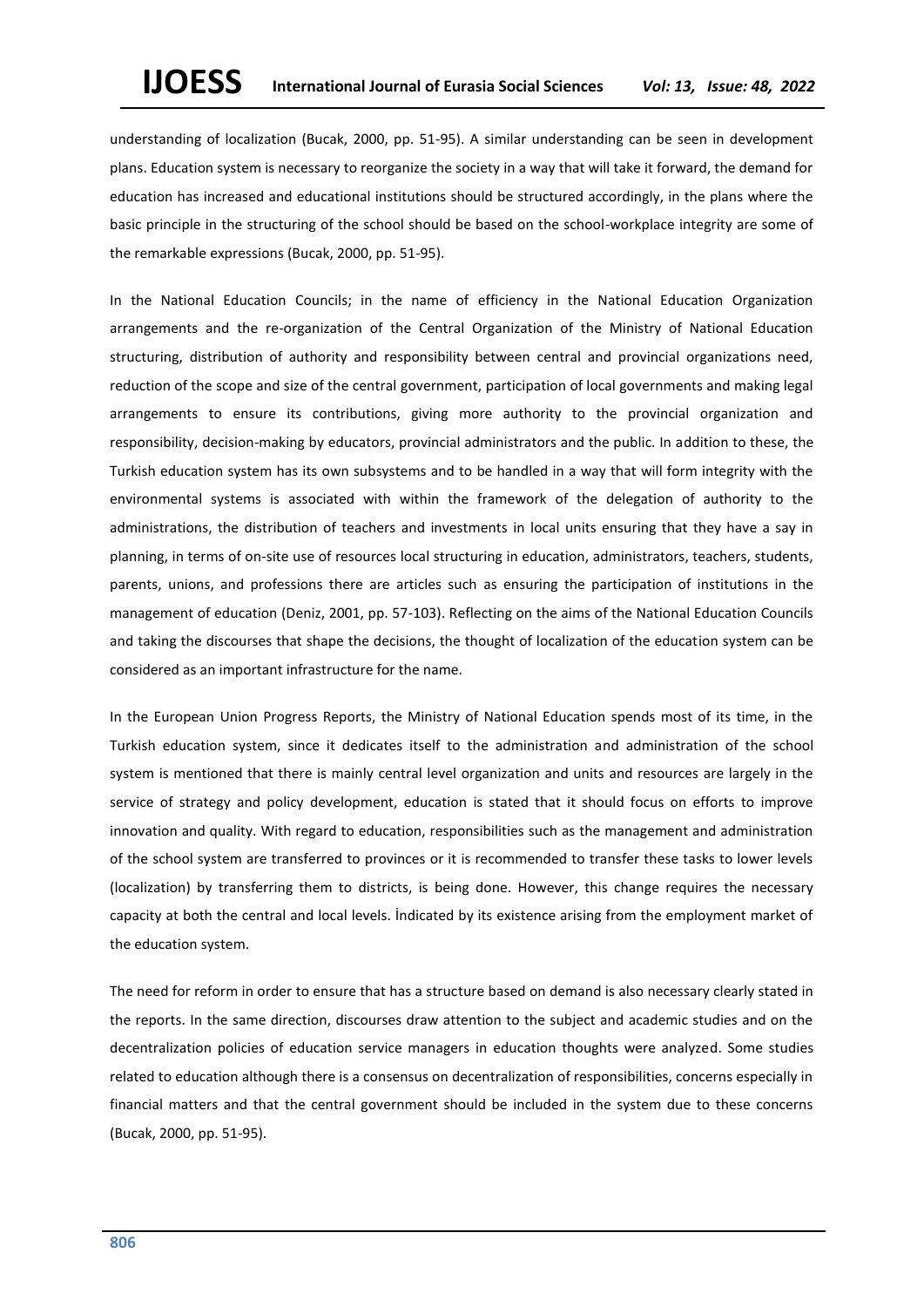The most serious step in the final stage was taken in 2003 and the Public Administration Basic Law was prepared. Purpose of the law: "participatory, transparent, accountable, human rights and establishment of a public administration based on freedoms; fair, expeditious, central administration and local administrations in order to carry out quality, effective and efficient determination of duties, powers and responsibilities; reorganization of the central government structuring and regulating the basic principles and principles regarding public services" has been called. In line with this purpose, the establishment and functioning principles of public administration determined. Among these, the most striking ones about localization are; "public services continuous improvement, participation, transparency, accountability, predictability, pertinence, confidence in the statement and the needs of the service users and focus on the results of the services, duties, authorities and responsibilities, it is given to the most appropriate and closest unit to the beneficiaries, and the basic decisions regarding public services are made professional organizations and nongovernmental organizations in the nature of public institutions, comments and suggestions are used" expressed as principles. This law also the scope of duty of the central administration has been tried to be drawn and it has been tried to determine and regulate the general policies, such tasks were left to the central administration.

Municipal Law No. 5393 adopted in 2005 according to the education of municipalities duties, authorities and responsibilities related to the services of the municipality are stated in article 14 provided that it is qualified; "construction and maintenance of school buildings of all degrees belonging to the state it can repair or have it done, all kinds of tools, equipment and material needs can afford" expressed. As can be seen, municipalities responsibilities remain at the hardware level. This is one of the most important costs in education. Municipalities that can undertake the construction of buildings do not have a say in management and financial matters. Here, municipalities are authorized to participate in voluntary participation, which is an important factor in decentralization given. According to Article 77, "the municipality; health, education, sports, environment, social work and aid, library, park, traffic and cultural services to the elderly, women and children, solidarity and solidarity in the town in the provision of services for the disabled, the poor and the needy ensures participation, volunteers to increase efficiency, savings and efficiency in services. implements programs for the participation of people".

To the Law No. 5302 on Special Provincial Administration, another law passed in 2005. According to article 6, on the condition that the Special Provincial Administration is of a local joint nature; "nursery and orphanages; land supply of primary and secondary education institutions, construction, maintenance and to carry out services related to the repair and meeting of other needs within the borders of the province is in charge and authorized". In addition, ministries and other central administrations their organizations; construction, maintenance and repair works, state and provincial roads, drinking water, irrigation water, sewerage, energy transmission line, health, education, culture, tourism, environment, construction, public works, settlement, investments in services such as youth and sports, as well as ministries and other central administrations. Other investments fall within the scope of their duties for these services in their own budgets.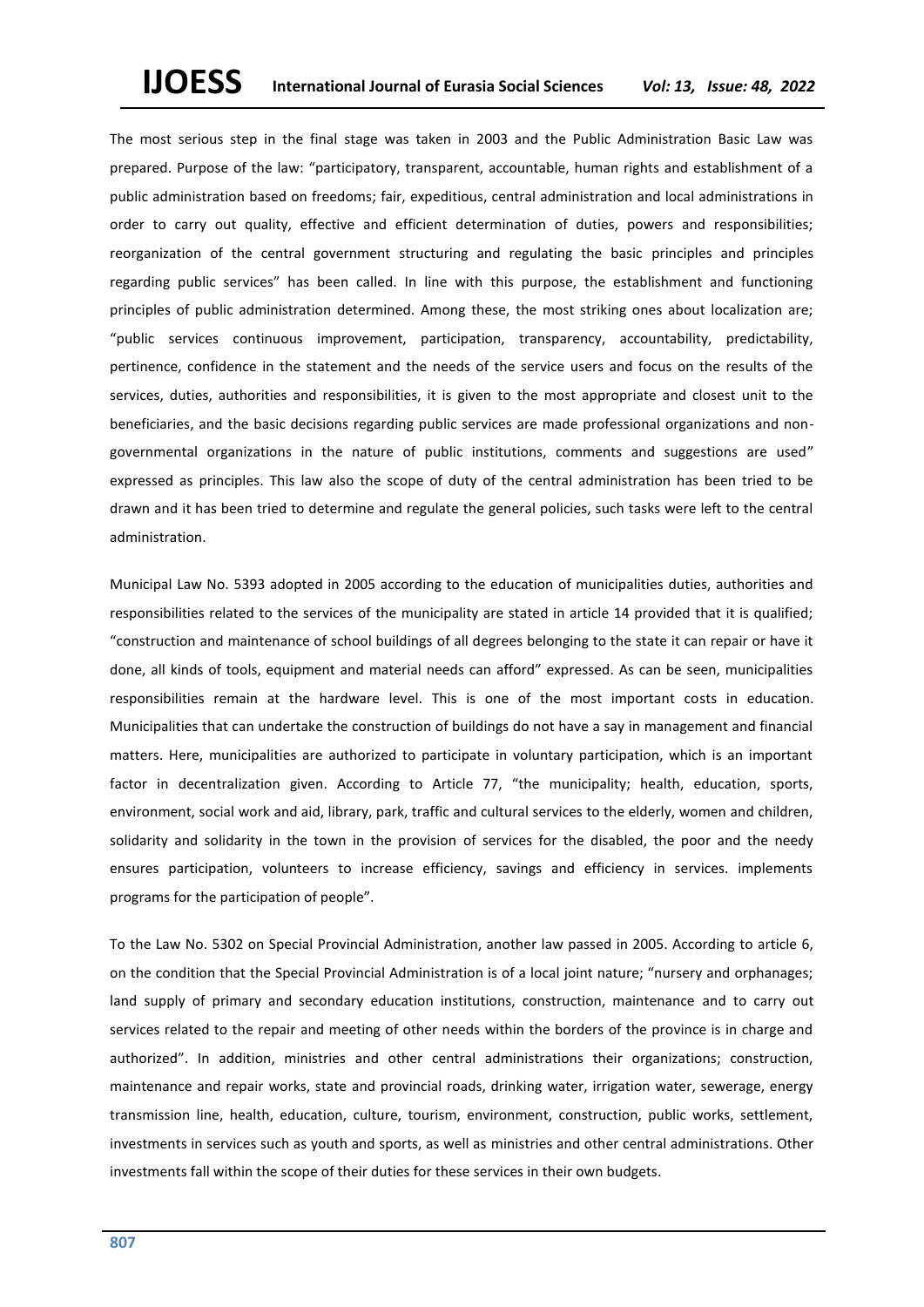It is stated in the 14th article of the Municipality Law No. 5393 that municipalities can open "pre-school education institutions". The clause that shows it among its powers was annulled by a decision of the Constitutional Court dated January 24, 2007. With the establishment of Metropolitan Municipality and Twenty-Six Districts in Thirteen Provinces with the number 6360 accepted on 12.11.2012, some in the Law on Amending Laws and Decree Laws, "metropolitan and district municipalities under the title of "duties and responsibilities", the duties of the Metropolitan Municipalities and District Municipalities in the field of education are the same no change has been made has been stated that it can be realized by transferring the allocated appropriations to the special provincial administrations.

With the localization of education services, the choice opportunities in the service area in question will increase increasing the interest and sensitivity of citizens to education-related development plans and programs development can be achieved. Financial support of citizens both in the administration of the education service and in education while providing their contributions increases accountability in the service area in question, it can also provide a solution to the resource shortage. Volunteer to finance education services with this method, which increases participation, the current burden on the central administration can be reduced. Local units and school administrations that undertake educational services must finance this service they can try to create resources for the purpose and idle opportunities can be included in the economy (Adamolekun, 1991, p. 72). Increased accountability in service delivery and thus local better cooperation of taxpayers with local governments due to increased accountability by enabling them to get involved and to collect taxes more effectively (Neyaptı, 2005) the process of properly fulfilling services such as training planned to be undertaken by the units can be facilitated.

Local units are better informed about citizens' preferences considered, both consumers, investors and business more appropriate and consistent steps can be taken towards the demands of the environment. Also training service requesting individuals to pay as much as the benefit obtained from the service in question methods can be applied and Pareto efficiency in the field of education services can be provided. Effectiveness in terms of quality and cost by increasing competition with the localization of the service while providing the service, with the increase of accountability in the management and financial conditions of the service corruption can be reduced. Better roads, higher standards of schools and more effective health services can be provided. In other words, decentralization contributes to economic growth and development if it provides more efficiency in allocating (Meloche et al., 2004, p. 3, USAID, 2005, pp. 24-25). In addition, it is seen that decision-making by the central administration in education service prolongs bureaucratic procedures and it can be said that it prevents decision making in accordance with citizen preferences. However, educational services if local governments are dominant in its presentation, rent activities will decrease, stationery and bureaucracy will be reduced. Management and organization costs are minimized and the waste of administrative personnel is avoided costs can be reduced (Özdemir, 2006, p. 116). These developments boost economic growth can be thought to have an indirect and positive effect.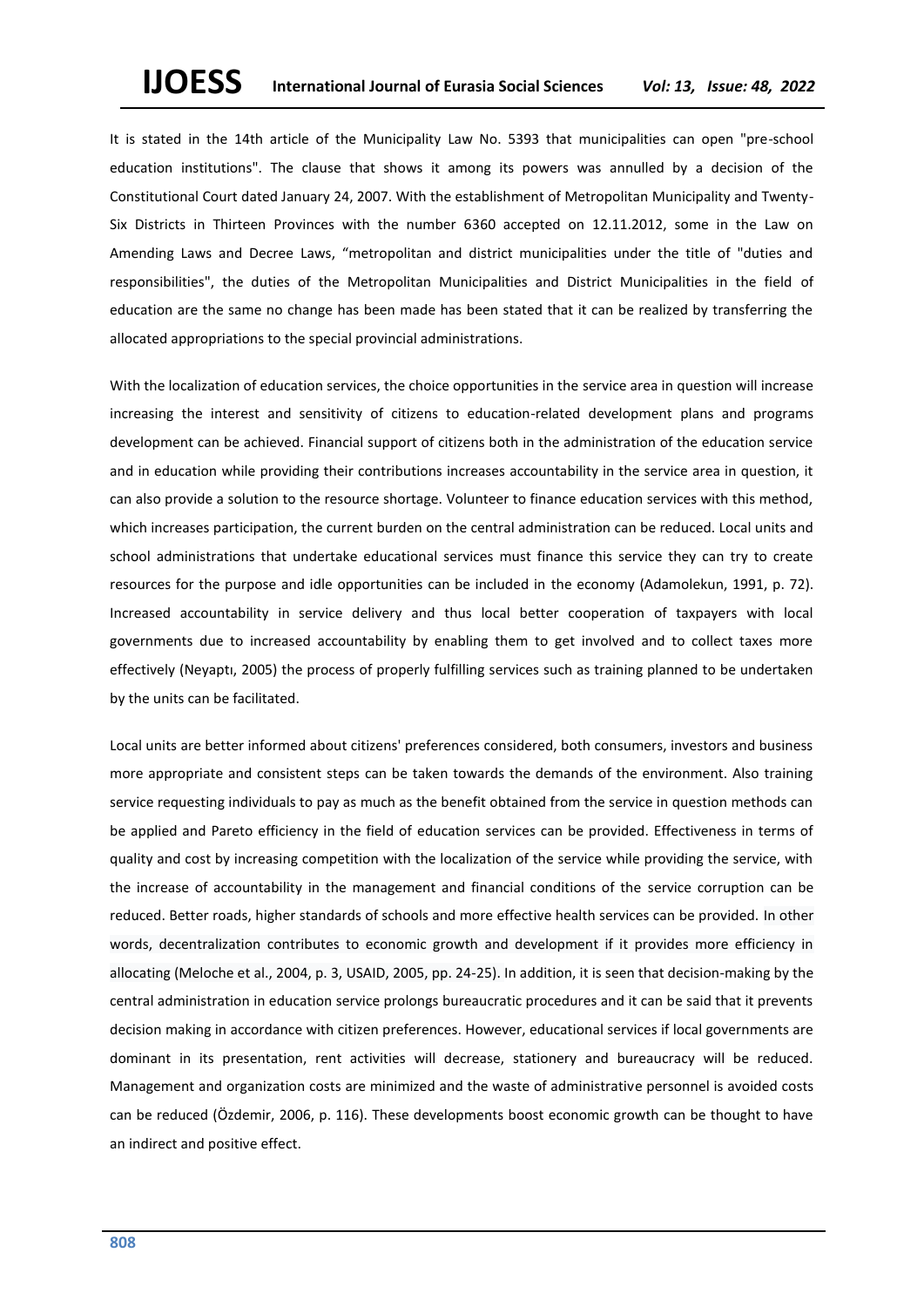Aside from the positive aspects mentioned, the fixed cost of each local government unit lack of technical, administrative and financial capacity, the service of education becomes more localized the increase in the cost of coordination local units take the second place in service delivery able to push. In order to minimize the stated effects, local public goods and services instead of increasing the number of local government units, economies of scale and space reducing the number of these administrative units can provide significant returns (Akdemir, 2010, pp. 168-169).

In addition, input prices in education increase in various ways due to market conditions. However, despite these increases in input prices, educational outcomes should be maximized so that productivity growth is sustainable. For this reason, the centralization of some educational functions even discussed. Setting objectiveconsistent input prices and administrative costs is to reduce it (Winkler, 1989, p. 18). In the field of education, the central administration also efficiency in terms of organization costs by providing the conditions mentioned by means of will be able to create.

Adequate technical, lack of administrative and financial capacity, together with the inadequacy of financial resources capacity differences between regions in terms of resources and insufficient financial transfers, educational services under the assumption that the financial participation of citizens is low may turn into factors that prevent development in presentation local units re-election while acting with the motivation, the resources allocated for education are used by local interest circles can be exploited. In addition, the resources allocated for education are provided by local politicians and administrators. can be used for short-term purposes. The high social benefits of education services, loss in the area of benefit-cost overflows, economies of scale and economy of space it can also cause underproduction of the service. Therefore, localization of education services can play a negative role in economic growth and development.

According to the divisibility of the service, education services are provided by local governments can be presented. But education that can be divided, marketed and priced the benefits of services are at the national level. However, the benefit of local governments is at the local level it would be better to provide services. Because local governments benefit from the national level. They do not have the technical and financial capacity to deal with them and make arrangements accordingly. This for this reason, the central administration plays a role in the service process and becomes more effective within the framework of externalities can be processed. For this reason, it is on a national scale and its benefit is aimed at all individuals services should be provided by the central administration (Ulusoy & Akdemir, 2009, p. 74).

Where the benefit of services at the local level exceeds the limits of local governments these administrations cannot allocate much resources to services that benefit outside of their regions, they choose the most economical way for them. However, for local governments such decisions, which are economic, can cause economic welfare losses for the country. You can also take advantage of the training offered in a particular region and then move on to another settlement. As an example, the benefit created by the people going to his place or the benefit it provides to the region they go to can be given. This will lead to freebies. Decentralized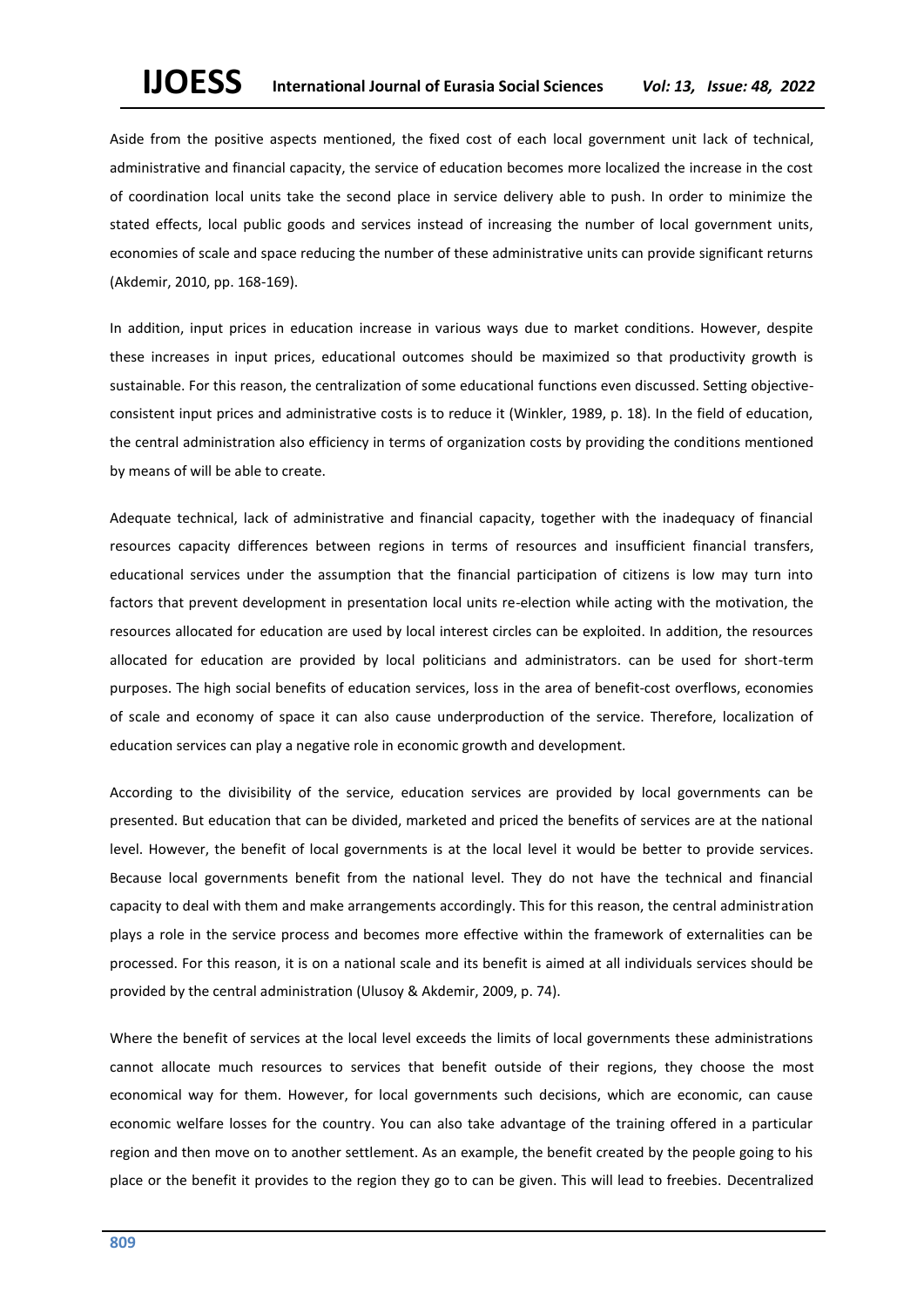administration handles this situation It may not be enough to receive (Prud'homme, 1991, p. 219). The local level of basic and vocational education an assessment that can justify the delivery of education at a level family, compatriots, local business and industrial sector employers) the reason is that the probability of spilling out of the region is weaker than higher education. Therefore the provision of higher education at the regional or central level will increase the effectiveness (Sakınç, 2012, p.151).

If increased interregional mobility is limited, benefits associated with public education most of them can be internalized (Tanzi, 1995, pp. 302-303). Social benefit in the service area in question It is also not easy to measure and easily decide on the desired level of social benefit if we include my local units in the education services administration may not be a rational behavior (Winkler, 1989, pp. 16-17). It also limits interregional mobility today. For this reason, it dominates the area where the service is spread and is cost-benefit the administrations that can internalize the overflows should undertake training services so that the central administration comes to the fore in this regard (Akdemir, 2010, p. 166).

In terms of applying economies of scale in education service, the central administration is more active. Because service is a multidimensional service. This service is provided to local governments with localization if it is left, the area covered by the service may narrow. The existing headquarters of local units all kinds of infrastructure to be built for service under the assumption that it cannot benefit from its infrastructures investment and spending center may be more costly than education. Therefore the scale in order to prevent losses, the service in question should be provided by the central administration. Therefore, the provision of education services by local units or the central administration externalities and underproduction problem, economies of space, scale economies, in terms of the area in which the benefit of the service spreads and organizational costs, rationale for countries that are already inadequate in terms of qualitative developments in education it may not be a behavior. This process is the result of negative developments in economic growth and development is inevitable to follow. As a result, localization has a positive effect on economic growth if improvements are made, qualitative developments can also be experienced in the field of education. Education level height and economic development mean that local units can work more effectively and efficiently can contribute (Arslan, 2008, p. 269).

In recent years, education services in Turkey have reached approximately 15% of the central budget. Therefore, the service process draws the attention of local interest circles and the resources allocated for service can be exploited by these circles. This situation may lead to an increase in corruption (Faguet & Sanchez, 2008, p. 1295). Education leaving revenue sources to local governments to finance their services centralization of resources as well as causing overuse of resources can also reduce control. Therefore, the implementation of redistributive policies becomes more difficult, the power of the center to respond to economic shocks is limited, regional imbalances increase and income fairness in distribution. The intervention power of local governments against economic shocks allocated for education services due to the limited macroeconomic instability resources can be severely affected. In addition, local governments are allocated to education and training. Policies contrary to the national macroeconomic targets desired to be achieved with financial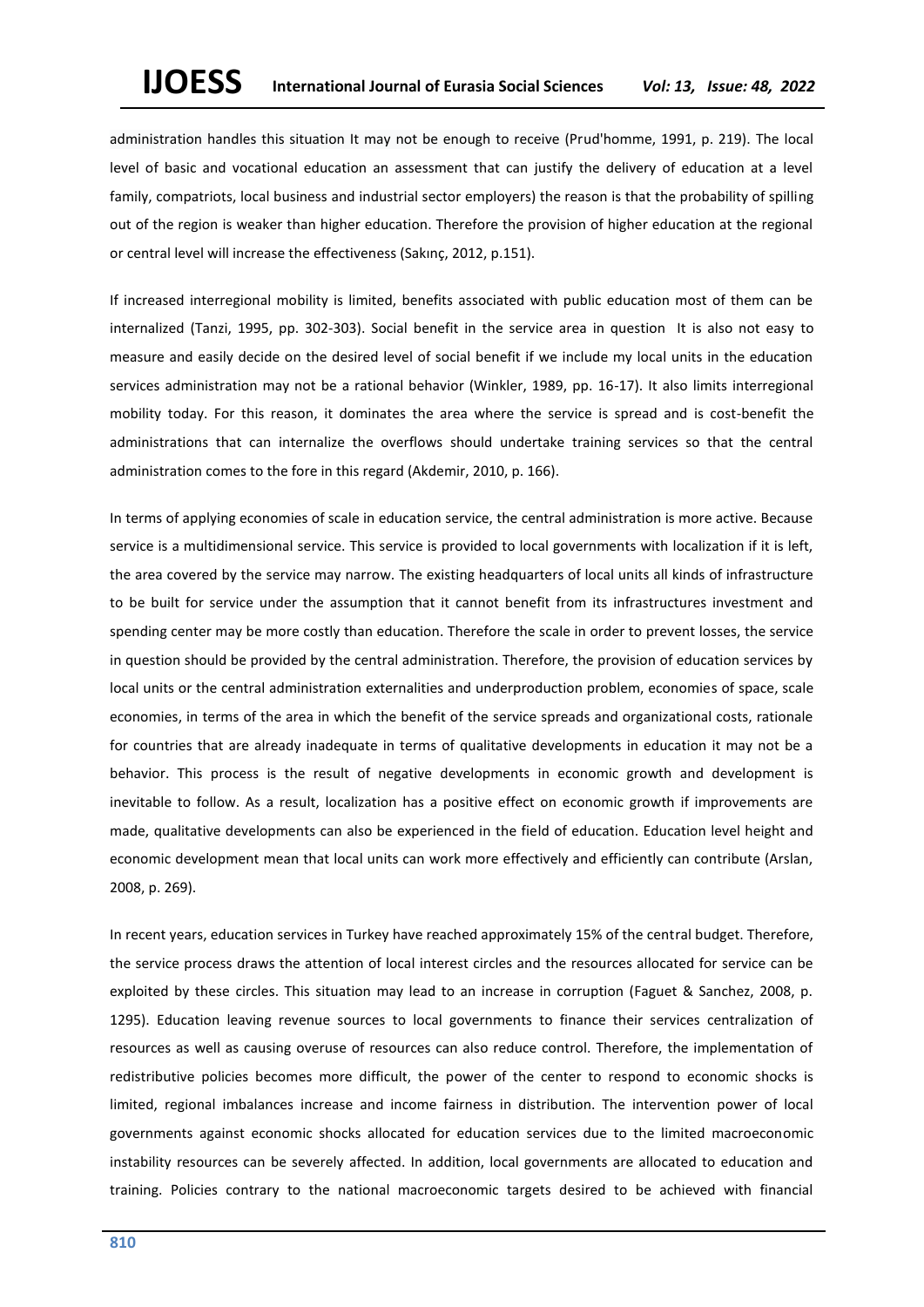resources they can apply (Prud'homme, 1994, p. 31). After these factors, macroeconomic there is a high probability of imbalances.

In some countries, regional governments provide important and expensive services such as education and health to take responsibility. However, for the financing of these expenditures/services, there is a wide have to take advantage of centralized resources. Services of regional governments when it is expected to finance some income and consumption tax they want or are forced to expand their resources. In this case, macro it can upset the balance, reduce the resources available to the center, and cause regional differences (Economic Premise, 2010, p. 5). Potential to experience a similar situation in local governments is high. States that spend more on education services than they have are exempt from the federal government when they receive less resources (Mendoza & Martinez-Vazquez, 2000, p. 157) the likelihood of vulnerabilities increases.

In addition, decentralization in education and education budget by the central government with the tight budgetary practices implemented, local soften and other local the budget proposals of the units related to education and other expenditure items. In the long run, this situation it can be said that it will cause significant budget deficits. Apart from these, sometimes central and federal governments provide education services to reduce fiscal deficits localizes it (EQ Rewiev, 2005, p. 1). If strict regulations are not made, policies can provide a short-term and temporary reduction in budget deficits. This situation it also affects the quality of education services. Schools that already have fiscal deficits in states performs worse than schools under the central control (USAID, 2005, p. 11).

In Turkey, the local government system can limit the demands of the local people to the municipalities, allowing them to expand. Tax on local taxable capacity local governments that do not have the right to set a tax base and rate heavily dependent on transfers. From central government to regional and local governments resource transfer increases the service demands of the voters, that is, it leads to a deficit budget insufficient control over expenditures leads to waste and corruption. In addition, local governments alone can meet the needs of the society with local spending and tax decisions are also not sufficient to answer (Sakınç, 1998, p. 125). Therefore, as an education service with a constantly changing and developing demand structure is provided by local governments properly feasible is discussed. In addition, the infrastructure and financial resources of the education service transfers of the center by local governments, as it is extremely important for the continuation of it is obvious that he will suffer financial difficulties without it. From the central government to the regional and local level service demands of the voters of the transfer of resources for educational services to the administrations. In other words, it leads to an open budget, and if the resources are not transferred, local governments will lose their money. The issue that the need for borrowing and budget deficits will increase has brought the issue to a dead end is dragging. To reduce these problems between different levels of management expressing the responsibility of spending clearly, ensuring that central government transfers are transparent and be accountable, transfers are based on a simple and standard formulation, limiting the borrowing capabilities of local governments and the central government it was emphasized that it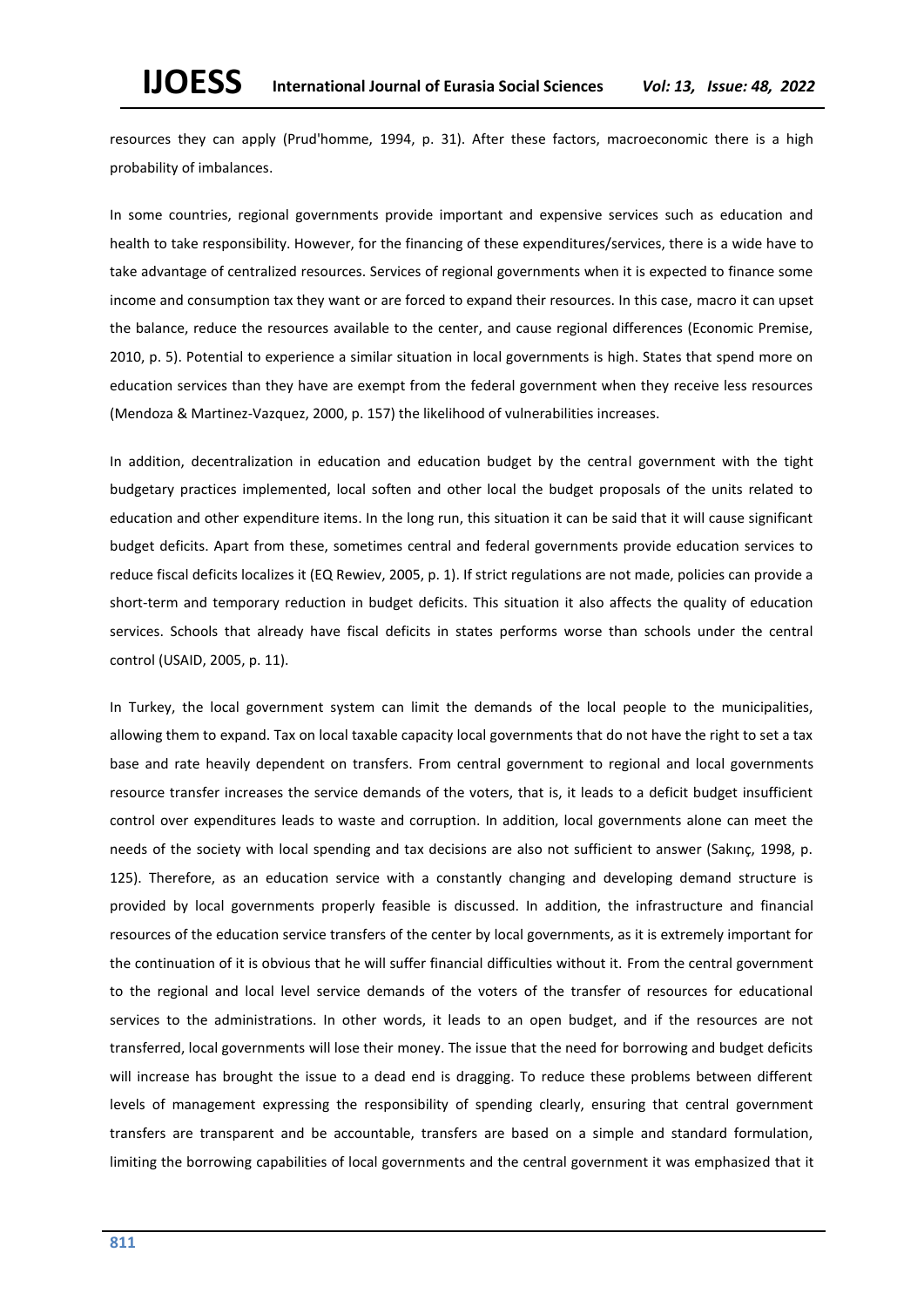should not be guaranteed (Fritzen & Lim, 2006, p. 5). Transferred to local governments in the borrowing relationship of local governments with localization.

The structure of the service is very important. For example, there is a significant technical, administrative and financial cost for the education service capacity is required. Even in the financing and administration of the central government for the development of the service to leave such a service to the local government units let alone borrowing, even for the maintenance of the current level and the continuation of the current duties may result in borrowing. At this point, exemplary country practices in the process of localization of education services and Emphasis should be placed on the results obtained from the applications. For example, in Spain the decade after the reform process on decentralization, several regions the level of indebtedness has increased alarmingly (Hanson, 1997). This worrying increase interest payments for the resources allocated for the education service and therefore the investments to be made (Ulusoy & Akdemir, 2009b, pp. 266-267).

Despite the stated negative aspects, centralized administration with decentralization in education a competitive element can be injected into the service delivery process, in which it is stated that this situation will discipline the public sector and the field of education service (Ozdemir, 2005, p. 242). In addition, financial services in education and other public services implementation of decentralization, economic efficiency in the provision of the said public service, improvement of budget deficits, if it contributes to increasing accountability and transparency is expected that with the development of macroeconomic governance, a very durable macroeconomic contributes to the formation of performance (Neyapti, 2010, p. 156, Ebel & Yilmaz, 2002, pp. 13-15).

On the other hand, the use of idle funds in the hands of individuals and families through localization. Borrowings of local administrations and especially municipalities have been referred to as "five black holes" since the 1990s together with the SSK, Bağ-Kur and the Pension Fund, the municipalities are seen as a debt swamp that cannot be overcome (Şahin, 2007, p. 219). Education services above the central government as it is easier to be included in the economy the current load can be reduced in terms of. In addition, decentralization and administration of education services and the financing process can be better directed in line with the wishes of the people and thus production and allocation efficiency in consumption can be achieved. Efficiency in the allocation and allocation of resources this process, on the other hand, can positively affect the macroeconomic balance.

In many countries where the education system is localized, the targeted ideals cannot be achieved, quality and deep inequalities especially in low-income regions it is expressed in the World Bank resources (Keskin, 2008, p. 10). Also, localization resources between political decentralization, which has an important dimension, and sectors such as education and health it is stated that illegal local political interventions were made in the allocation of the land (Hinsz et al., 2006, p. 20).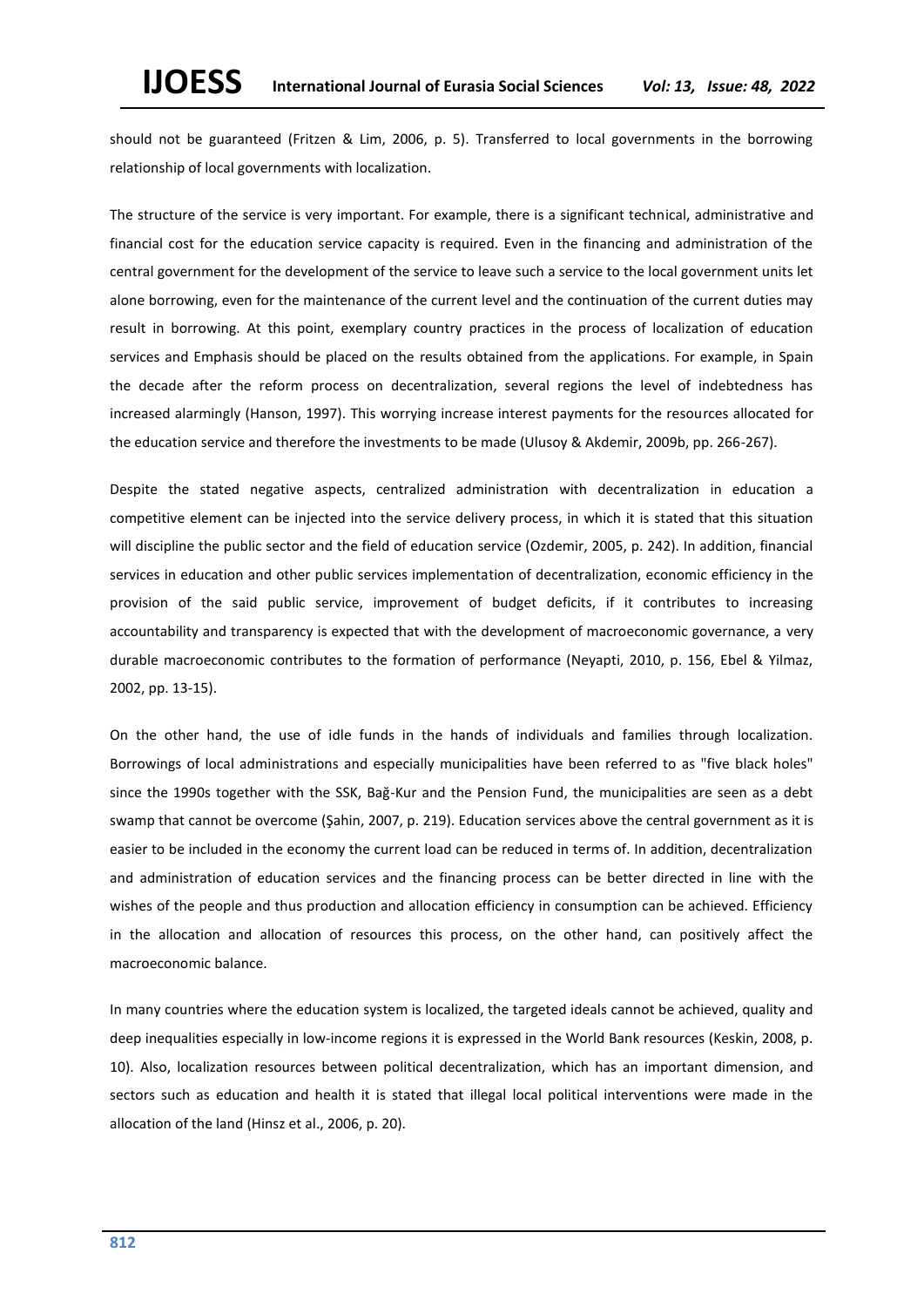In addition to the above, due to the differences in the capacity of local governments, more burden on individuals living in a region in financing education services can fall. This difference constitutes an important obstacle for some individuals in terms of entering education may cause differences in the quality of service. Because of the education service the individual who wants to reduce the burden on him can use less taxes and a lower quality service bundle may want to choose. As a result, migration to poor areas begins opposite service individuals who prefer the bundle may want to receive education services in rich regions. Increasing gap between rich and poor regions with this situation, which causes regional differences in terms of quality in education, imbalances may arise in the distribution of resources and income.

Migration of individuals who prefer a higher level of service and tax will take place may cause direct and indirect costs as well as some activities. In regions demographic structures may deteriorate and some regions may only be may be inhabited areas. While reductions can be seen in the tax potential of the current region, some injustices may occur due to the socio-economic effects of migration. For this reason, such as education, which may cause interregional income differences, services must be carried out by the central government or central government may lead to imbalances should determine the necessary standards in order to limit the applications that can open (Akdemir, 2010, p. 167). Investors and entrepreneurs who want to earn more from the education sector can invest their capital in rich regions and individuals who receive higher quality education in these regions due to the education they receive, they can easily climb to higher levels in the income distribution. Equal quality of education between rich and poor regions without center transfers individuals without purchasing power may not be able to benefit from the service. The problems that this situation will cause are especially the imbalances in income distribution, education rights, equal opportunities, etc. is in the middle. With the decentralization in education, local governments, special units and school administrations to provide training services and the benefits of those who benefit from these services.

They are allowed to pay tax as much as the benefit. That is, individuals are educated the marginal benefit they derive from their services and the taxes they pay for benefiting from their services. That is, they can equalize their costs (Tanzi, 1995, p. 299). Individuals are educated the marginal benefit they derive from their services and the taxes they pay for benefiting from their services that is, they can equalize their costs (Tanzi, 1995, p. 299). Consumers can choose from service bundles that suit their preferences and increase their level of benefit by taking advantage of the possibilities of choice. This is for education results in the maximum utilization of the available resources allocated. Thus, education the approach of achieving certain goals by allocating more resources is replaced by efficiency and efficiency approach. The resources planned to be allocated to education are regional income and can be used to combat inequalities in resource distribution.

In Turkey, there is already a serious problem in income distribution and regional resource distribution there are injustices. Therefore, the localization of education services in the current situation may further increase the inequality of income distribution among individuals. Because your service in this method, which increases individual participation in the financing of may not be able to use the service. Rich and poor individuals according to their own service preferences are their relocation to certain regions and the imbalances in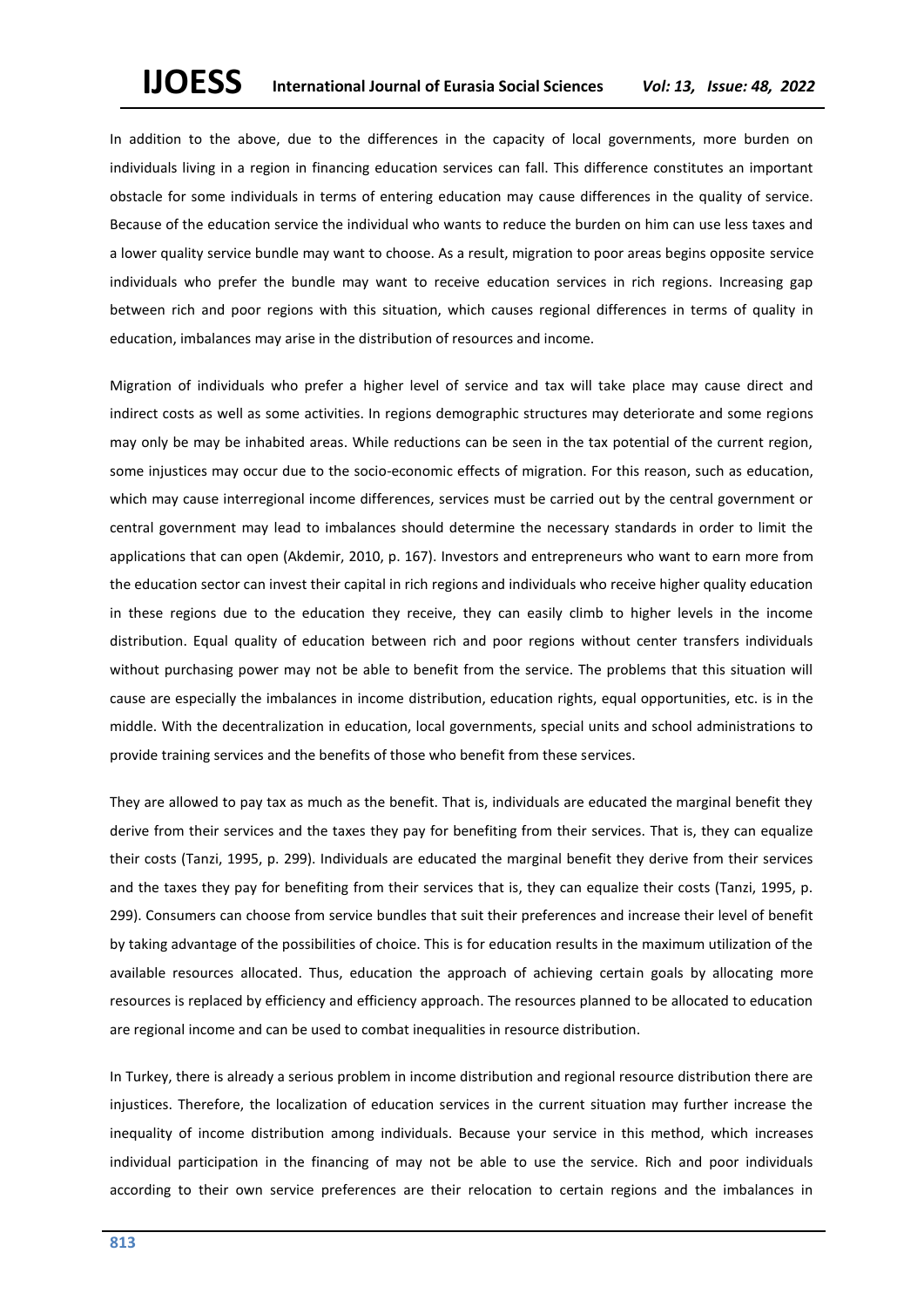interregional resource distribution. As a result, countries generally do not have inequalities in the distribution of income and resources or low, they can achieve their desired goals by localizing education services. For this reason, it seems it is difficult to reach the targets set by the localization of education services in Turkey.

With the localization of education services, the needs of units closer to the business environment directing the training services and responding to the need for qualified personnel giving easier. Apart from this, the competitive factor that has developed with the localization of education it is important for the selfdevelopment of education personnel. Because in localized education more in direct proportion to the development of personnel skills in the service area can earn. While this situation increases the earnings of the personnel on the one hand, on the other hand institutions that employ and pay high wages to qualified personnel stand out with the training they provide they can come out. With this factor, which also causes the quality of education to improve, human capital can develop and increase productivity. In addition, due to the localization of expenditures, consumers and increase in allocation efficiency leads to an increase in welfare, resources are more efficient at the local level healthier and more educated workforce, faster and less costly transportation increasing opportunities (Martinez-Vaguez & Mcnab, 2001, pp. 15-18, Martinez-Vaguez & Mcnab, 1997, p. 15) will improve the employability of individuals and positive developments will be achieved in terms of economic growth. There is a remarkable point that has been criticized here. This point of criticism, especially with the neoliberal economy influencing the education sector, is the need for the workforce, emerges in the determination. Today, many companies or capital groups has a university and universities cooperate with companies to provide the needed workforce implements appropriate training programs. In this context, the critical, a unit of knowledge acquisition and creation that can think independently and interact with society away from being a company that provides vocational training suitable for the workforce needed by the market. It is claimed that it has become an institution. Localization in education when the criticisms that it will bring privatization in the final stage, combined with the concerns mentioned, some problems seem inevitable.

In addition, the relationship between the localization of education services and employment has always been may not be positive. With the profit logic settled in the education system, education the workload of staff and especially teachers may increase. Public personnel of teachers their qualifications weakening and their dismissal from the profession according to the situation in the economy can get easier. For example, as a result of localization studies in Sweden, in the field of special education public funds decreased. Most teachers are responsible for the increase in their workload resigned due to classes and budget constraints (Lundalh, 2002, p. 693). In Chile as a result of decentralization, teachers lost their public official status, their workloads increased and their legal guarantees have been lost (Keskin, 2003).

Observed in both vocational education institutions and universities in Turkey. The curriculum, in general, is not qualified to meet the needs of business life. For this reason, students adapt to the work they do when they graduate and start working they cannot provide. This situation, which is also described as negative for employers, aligning the curriculum with practical applications in business life, and requires enrichment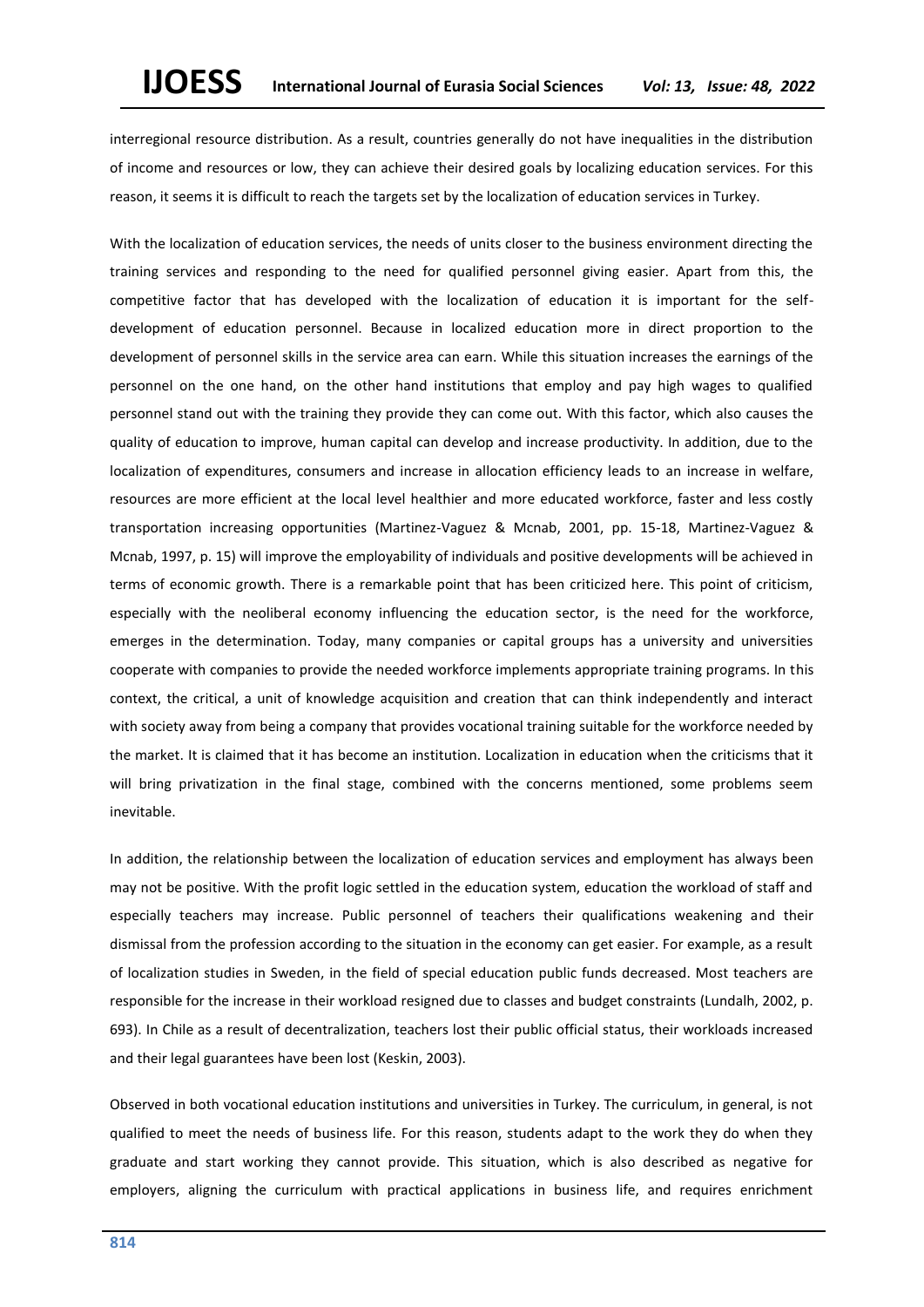(Economic Report, 2012, pp. 116-117). In Turkey, localization of education services could be an important tool in terms of eliminating the problems in these areas. Because local units see the needs within their own borders and meet the deficiencies they can come to the forefront compared to the center in elimination. Central government can play more active role in managing policies and ensuring the distribution of skilled labor between regions.

Decentralization in education can increase exacerbates the inequality between rich and poor regions. Better education through increased opportunities for students in affluent areas the situation of students in poorer areas may worsen. Those with process money have the opportunity to receive education in quality schools, state, where those who do not consent to poor quality education or individuals at the poverty level it can even turn into a situation where they have difficulty in reaching their education. In this case, equal opportunity and the right to education disappears (Saylan, p. 47). If education is localized and tax bases are different, it will be different for people with the same income as conclusion can be drawn (Winkler, 1989, pp. 20-23). The difference in quality between schools students between the poor and rich regions, with this situation causing the expansion of the performance gap widens between the two groups (Dyer & Rose, 2005, p. 107). UNICEF scheduled states that equality and quality will increase with support. It also refers to concerns about equality that vulnerable groups may become more marginalized, especially in the decentralization process (Hinsz et al., 2006, p. 10). The usage fee or tuition system, which became widespread with the localization in education, has been shown to increase inequalities. This is due to the fact that fees reduce costs. However, it is shown that it prevents the poor from entering the service (Hinsz et al., 2006, pp. 21-22, Adamolekun, 1991, p. 84). The voucher system introduced to remedy this problem sometimes it fails to meet expectations.

The process of decentralization of education is for poor people or those who do not have enough purchasing power it can cause problems for people. Because with the spread of usage fee and fee system, In this process, in which the understanding of the market began to develop, the people mentioned in the market or local there may not be training demands backed by purchasing power to be registered by mechanisms. Organizations that have the potential to act with the logic of profit, on the other hand, regulate their production with the price mechanism arrange them according to the demand they calculate. For this reason, there will be problems in entering the service and some inequalities may occur. Also well-functioning competitive decentralization of important public services such as education in an environment where the market is not developed marketization after disruption in service delivery, equitable access to services problems and private monopolies (Acar & Gül, 2007, p. 277).

Which administration is involved in the planning of decentralization, either legally or in terms of level? uncertainties in matters such as which unit will be authorized or who will be responsible for decision-making is seen as one of the main obstacles to decentralization (EQ Rewiev, 2005). In other words, if decentralization takes place clearly in the constitutional and legal framework if it is acquired and strengthened by laws, it will be successful (Tanzi, 1995, p. 314). If legal regulations are not clearly expressed, the efficiency of the service in legal confusion as a result of loss of service and overlapping situations can be encountered. For example, in the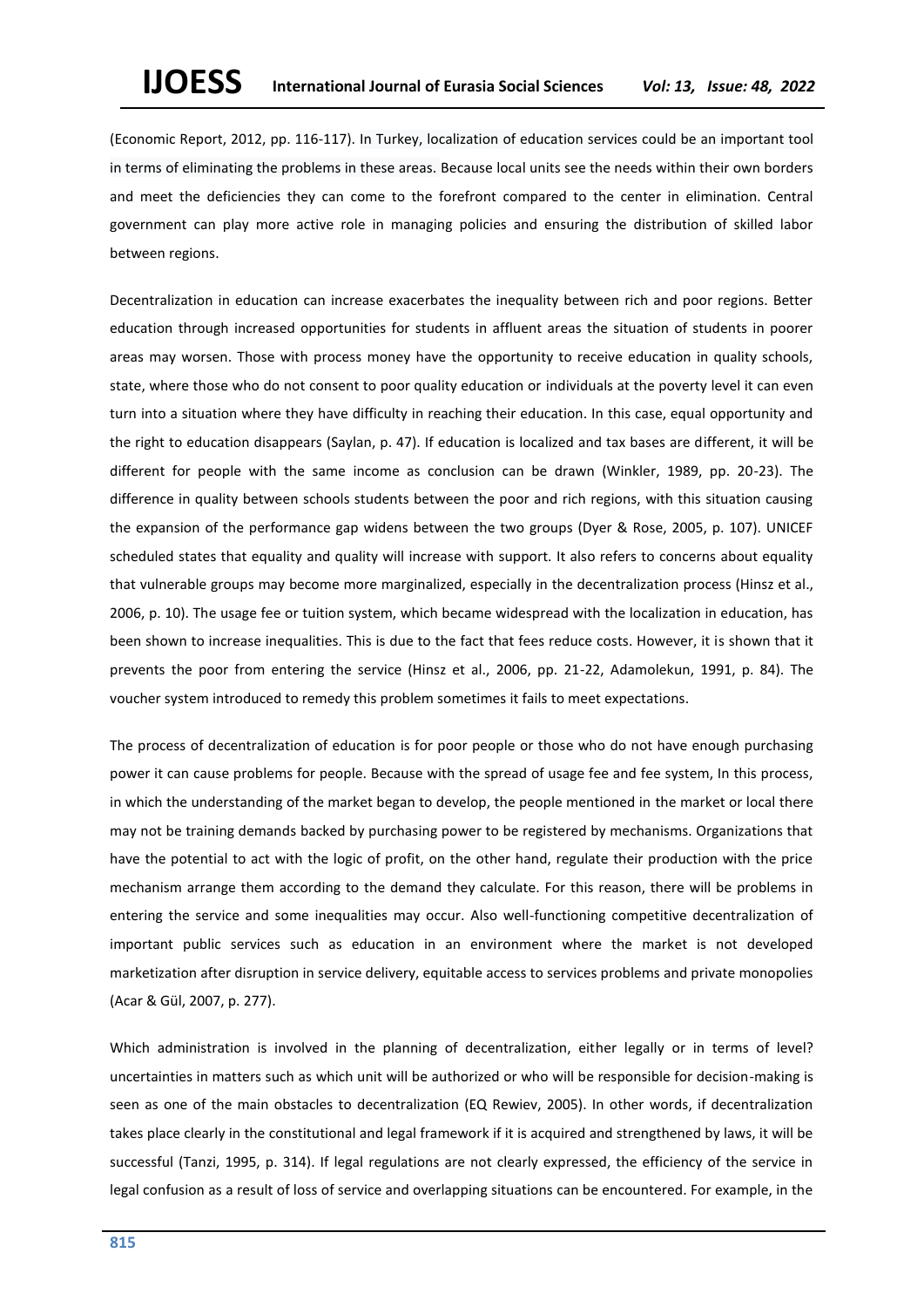14th article of the Municipality Law No. 5393 in Turkey and "school the clause that states the ability to open pre-school education institutions" is among the powers of the municipalities, the Constitution was annulled by a decision of the Court of Cassation dated 24 January 2007 (Ess 2005/95, Decision 2007/5). In the rationale of the decision, national education has a national character in terms of program and method cannot be seen as a local common need. For the reasons explained this rule is contrary to Article 127 of the Constitution should be canceled" (Keleş, 2009, p. 245). Therefore, in the localization and decentralization of education services, legal and constitutional the existence and consistency of the infrastructure is important. Which administrative unit will provide the education service, it should be clearly stated that it will be financed or audited. The example mentioned above in the incident, the relevant articles of our constitution regarding the pre-school education service carried out by the municipalities the lack of consistency. For legal reasons the possibility of similar decisions in many regulations that will take place in the field of decentralization is high in Turkey. In addition, according to Article 127 of the Constitution, the central administration over the local administrations, execution of local services in accordance with the principle of the integrity of the administration, to ensure unity in their duties, to protect the public interest and to meet local needs. Administrative tutelage within the framework of the principles and procedures specified in the law in order to meet has authority. In summary, the central administration is connected to local units with decentralization on the existing legal ground. Educational services, which are subject to leave, are of equal quality and at a minimum level for the whole society the right to intervene in order to ensure that there are no local differences. Giving such a right to the central administration, education, etc. with the localization of services it is the opinion that the principle of integrity of services will weaken. Because localization is preferred to create a structure that can respond to the differences in the service concept may need to be pushed into the plan. This can lead to inequalities. However, education centralized provision of a service that is of national benefit, such as despite the welfare losses caused by the provision of services, it will lead to an equal distribution of services (Prud'homme, 1991, p. 216).

Decentralization instead of centralism in decentralization state structuring accepts the basic principle and this acceptance does not lead to the same result in every state. In some countries, ethnic can encourage micronationalist and sectarian-based organizations. Socio-cultural perspective may cause some inconveniences in unintegrated societies (Bilgic & Gül, 2009, pp. 621-623, Okur & Cakici, 2007, pp. 3-4). Decentralization, in some countries with political and ethnic turmoil a tool for solving these problems and granting democratic rights to marginalized groups can be used. At the same time, political and ethnic turmoil, terrorism, etc. problems may lead to the increase of micro-nationalist approaches and the development of micro-nationalist approaches (Scott, 2009, pp. 15-16). If we consider the issue in terms of Turkey, the localization of education services, it is difficult to say that there will be a political consensus. Because, localization and education while the possibility of the education service to become a commercial commodity increases, the education service in Turkey, protection of its public nature and beyond being a commercial commodity, free of charge at all levels.

There are groups, unions or unions that advocate that there should be. For this reason, it seems it is difficult to catch the political and social consensus environment in the localization process. When we examine the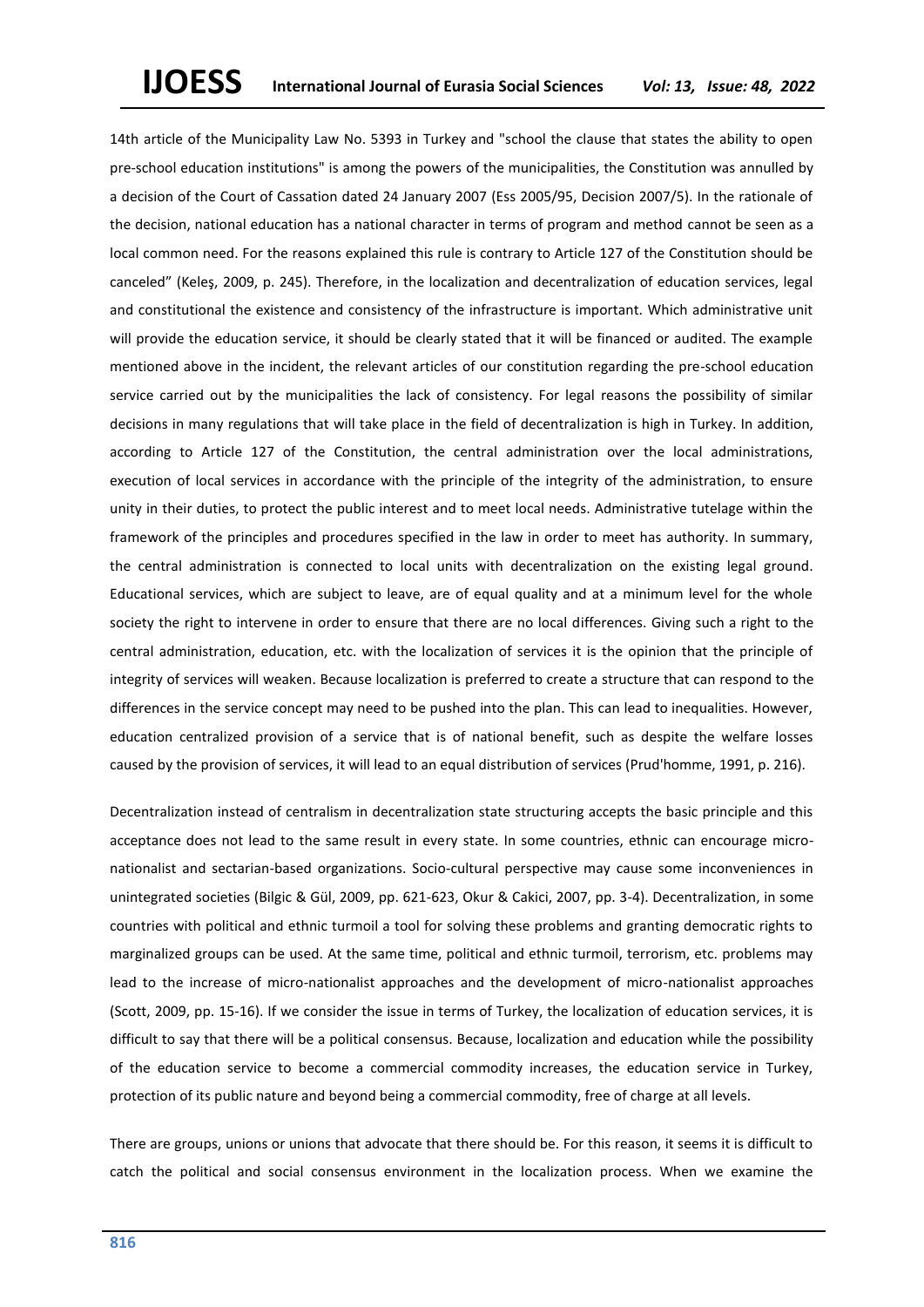localization of education from an ethnic point of view, it can be seen that Turkey has many different ethnicities groups are known. Therefore, decentralization and education services are based on ethnic, political and ideological policies. In a democratic country, any party cannot education change according to own policy. In Turkey, on the other hand, it is possible to see the opposite. The ruling parties, and even the ministers who are members of the same party, change education policy becomes new and it is shaped according to the understanding (Egitim Sen, 1998, p. 47). In this process, the central administration of policy making is left to local authorities and monitoring takes place at the local level significant problems are inevitable.

In Turkey, the language of education, the boundaries of which are drawn with the 42nd article of the Constitution, are like mother tongue. This process, which will make it easier to make changes on the concepts, will make the education union regional and it is difficult to compensate far beyond the expected benefits by weakening it in line with ethnic demands may cause damage. Due to such critical factors, there is no need for localization to be fully may be wrong to give up. For this reason, harmony in highly complex and pluralistic societies and on ways of transformation such as decentralized centralism that can provide an environment of consensus is useful to concentrate (Karlsen, 2000, p. 536). Democratic in line with what has been said without increasing the level of development, without providing an environment for political consensus and without localizing education services without ending the terrorist incidents triggered by Turkey will make a new the center of problems. Therefore, education services are at the central level administration would be a more accurate method under the current circumstances.

With localization, it is more advanced to local units in terms of administrative and financial aspects realization of education services that will be left to private units and school administrations in order to achieve the expected goals, certain minimum conditions must be met. These are local the institutional, technical and financial capacity (Akdemir, 2010, p. 171). Conditions in question, if it is not valid, it would be wrong to expect efficiency from localization in education or it would be wrong benefits may decrease (Neyapti, 2010, p. 156). In other words, poor management in practice capacity, insufficient funding, under-trained teachers and weak system support makes it difficult to get positive results from localization (EQ Rewiev, 2005, p. 1). However, although the specified conditions are not valid, the localization of education services is sometimes can help the units to overcome the deficiencies in these areas. Moreover local governments because they are better acquainted with their local business environment and conditions it is possible to tax economic activities more easily (Ulusoy & Akdemir, 2009b, pp. 265-266). In this way, the financial capacity of the local units that undertake the training services. problems and managerial inadequacies can be eliminated.

When these factors are considered in terms of Turkey, local governments' technical, institutional and financial inadequacies are immediately apparent. Outside of a few metropolitan areas are the lack of sufficient expert personnel and technical infrastructure of the management units. In addition, there are differences between regions in terms of the capacity of local governments and many local government units cannot have sufficient financial resources. This income of local units, which have very limited own sources of income, it also does not have the right to act on its resources according to its needs. Both sources of income not having the right to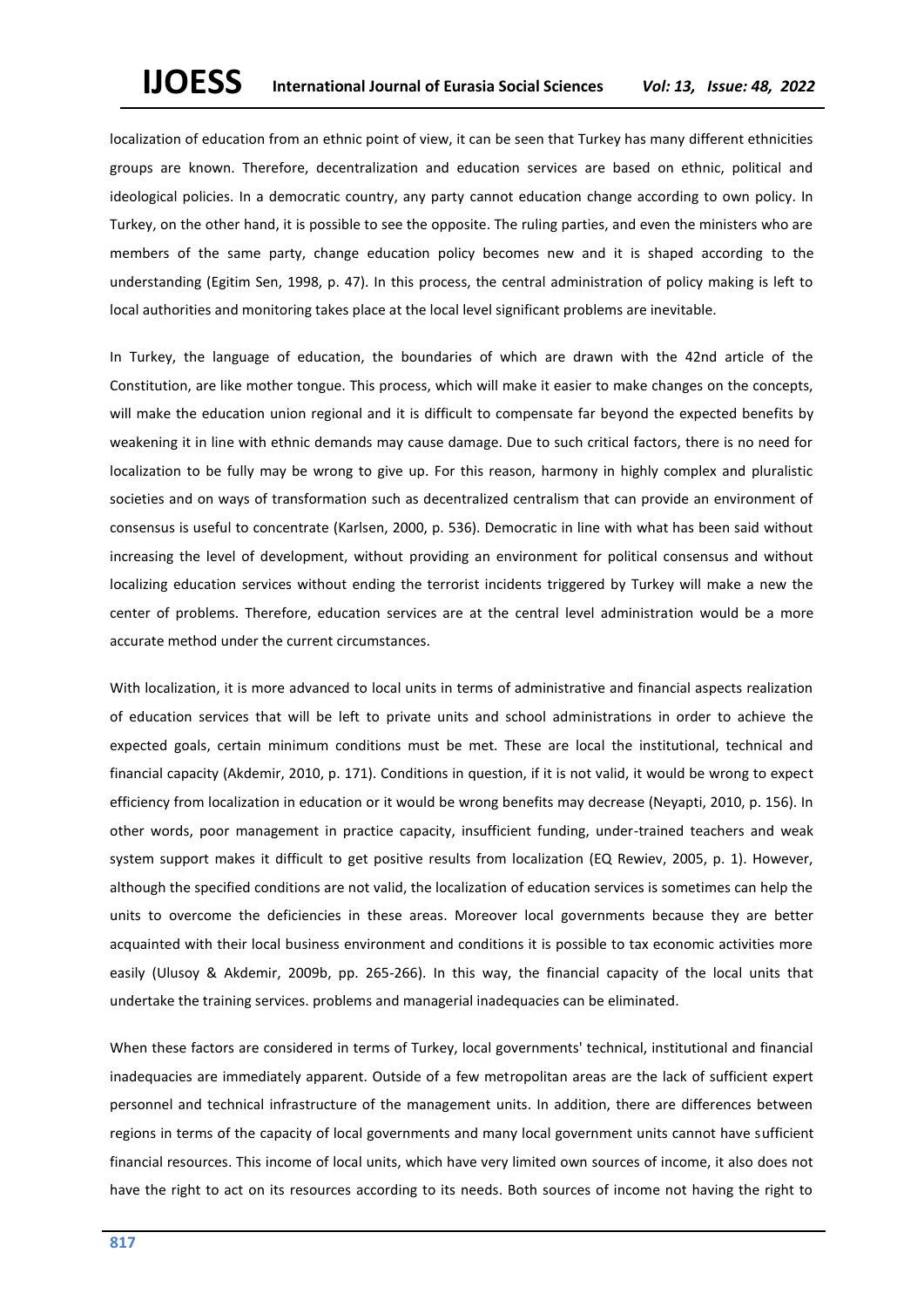decide and not having dynamic income sources as a result, local units become dependent on the transfers of the center. As a result the credibility and accountability of local governments that are in need of the center's bailout packages its efficiency has decreased (PREMnotes 41, 2000).

While local government units in Turkey are in such a position and income distribution due to the inequity in regional resource distribution, individuals can even enter private institutions localizing the services of education is a very rational behavior may not exist. Many local government units already benefit from national benefits such as education adequately perform even basic services that provide local benefits, let alone services that provide has trouble getting it. In addition, our education expenditures have gained a positive momentum in recent years. Although it wins, it may be insufficient even under the roof of the central government in the international arena. While this is the case, local units are responsible for their education expenditures even if the center has transfer support. It seems difficult to develop. Because citizens are under the current education and tax awareness. Mobilizing financial resources can be quite difficult.

#### **RECOMMENDATIONS**

The negative aspects of decentralization in education as well as the positive results adverse effects due to reasons arising from the country's unique conditions it is clear that it will increase. Under these circumstances, the first thing to do is localization is to provide the principles and conditions of success. From the perspective of Turkey, these conditions to sort;

The tradition of local government should be strengthened and central tutelage should be reduced. Institutional, technical and financial capacity of the units should be developed, training of local units should be necessary legal infrastructure, should be established in order to undertake the environment of political consensus, considering ethnic discourses, micro-nationalist thoughts and terrorist incidents, education should be decentralized, instead of providing benefits, greater harm should not be caused, should be minimized, improvements in resource and income distribution, in this way, the conditions of entry into service, service integrity and quality can be ensured.

Families to approach more consciously on educational services and the benefits of education provision should be made, and their voluntary participation in the financing and management of the service should be made. The use of resources allocated for education for populist purposes at the local level should be increased, should be prevented, sufficient resources should be allocated to local units for the financing of education services or fundraising should be provided and local units' borrowing and other financial data should be strictly regulated.

Infrastructure of local units on accountability, transparency and transparency should be strengthened so that local interest groups seek rent-seeking and creation power should be reduced, local units should be enabled to act on the basis of community welfare, the reflection of ideological and political aims in the field of education should be prevented.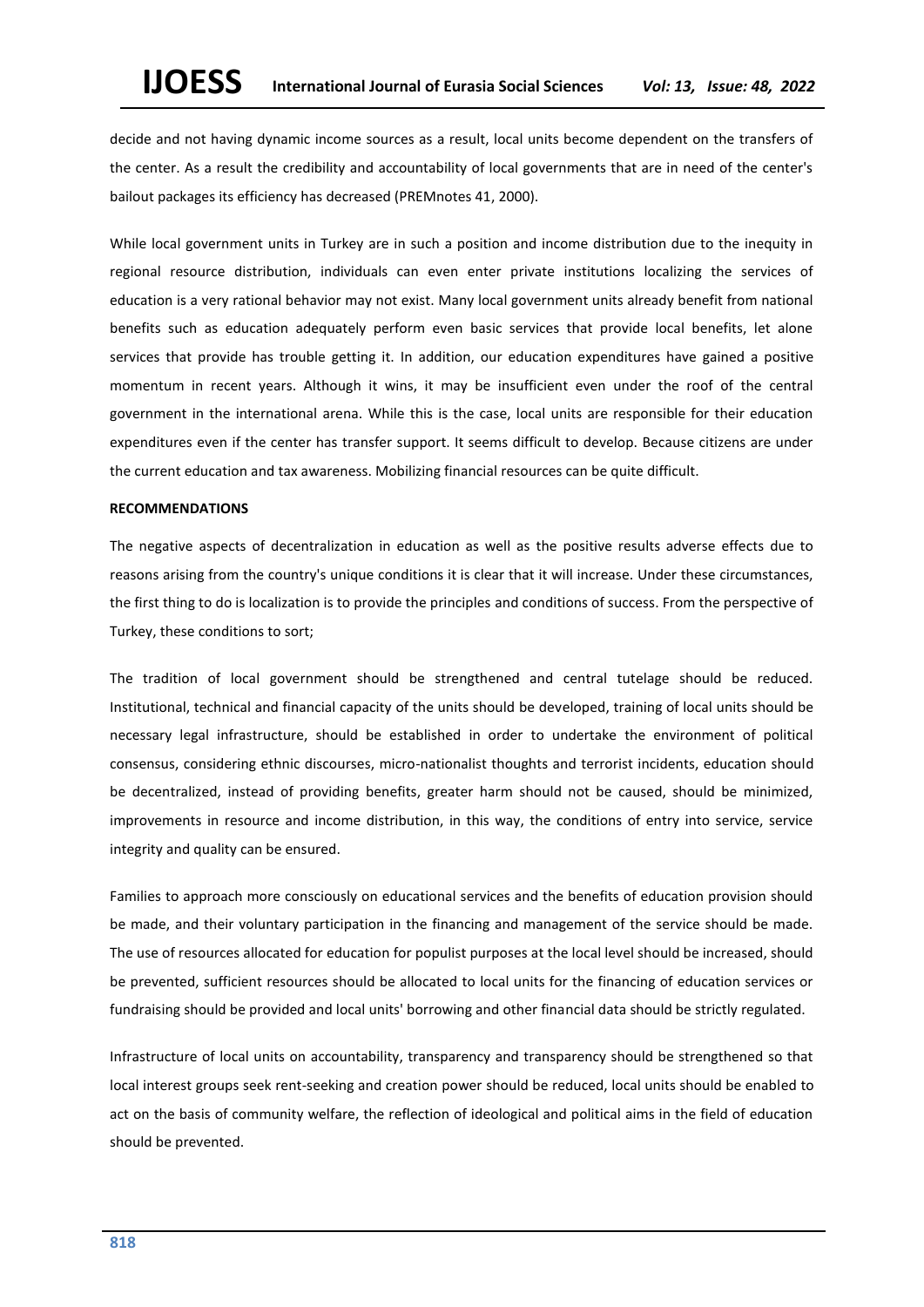In addition, from an economic point of view, education services are service with intense externalities. Local units of the area where the benefit of the service is spread, where it benefits on a national scale. Therefore, both the underproduction problem and the free-riding should be known that the problem will arise. In addition to what has been said, local education services to make optimum use of the economies of scale and space of administration by the units. It will also hinder and increase decision-making and organizational costs.

In this process, to create a perspective in line with the understanding of localization in Turkey required. In this perspective, decentralization is the opposite of centralization should not be perceived, it should be used as a tool for central purposes and it should be between two units. Collaboration at various levels should be ensured. Become a standard or an international model decentralization policy should not be applied in an education that has come to an end. Turkey's own historical, cultural, ethnic, regional, religious and economic conditions, in a sense their internal dynamics models should be created.

Decentralization of education services without providing education services will do more harm than good. Therefore, the existence of the central administration from the management to the financing of education services. should continue or be said to be necessary.

## **ETHICAL TEXT**

In this article, the journal writing rules, publication principles, research and publication ethics, and journal ethical rules were followed. The responsibility belongs to the author for any violations that may arise regarding the article.

**Author(s) Contribution Rate:** Author contribution rate is %100

## **REFERENCES**

- Acar, İ. A. & Gül, H. (2007, Mayıs 9-13). *1980 Sonrasında Kamusal Mal ve Hizmet Sunumunda Yaşanan Dönüşüm* [Sempozyum sunumu]. 22. Türkiye Maliye Sempozyumu: Mali Yapılanma Sürecinde Stratejik Yönetim ve Sosyal Güvenlik Sisteminin Kamu Maliyesine Etkileri, Süleyman Demirel Üniversitesi, Antalya.
- Adamolekun, L. (1991). Decentralization Policies: Problems and Perspectives. *Asian Journal of Public Administration*, 13(1), 67-92. https://doi.org/10.1080/02598272.1991.10800243
- Akdemir, T. (2010). Yönetimlerarası Görev ve Harcama Tahsisi: Teori ve Türkiye Uygulaması. in F. Altuğ, Ö. Çetinkaya, S. İpek (Eds.), *Mahalli İdareler Maliyesi Üzerine Yazılar*, (Edition 1) Ekin Yayınevi.
- Talat, N. A. (2008). Yerelleşme, Özerklik ve Demokratikleşme Açısından Mahalli İdareler Hakkında Bir Değerlendirme. *Cumhuriyet Üniversitesi Edebiyat Fakültesi Sosyal Bilimler Dergisi*, 32(2), 263-282.
- Bilgiç, V. K. (2008). Yeni Kamu Yönetimi Anlayışı. in A. Balcı, A. Nohutçu, N. K. Öztürk & B. Coşkun (Eds.), *Kamu Yönetiminde Çağdaş Yaklaşımlar; Sorunlar, Tartışmalar, Çözüm Önerileri, Modeller, Dünya ve Türkiye Yansımaları*. (pp. 27-47). Seçkin Yayıncılık.
- Bilgiç, V. K. & Gül, S. K. (2009). *Türkiye'de Yerelleşme Politikaları*. [Konferans sunum özeti]. VII. Kamu Yönetimi Forumu: Küreselleşme Karşısında Kamu Yönetimi.
- Bucak, E. B. (2000). *Eğitimde Yerelleşme*. Detay Yayıncılık.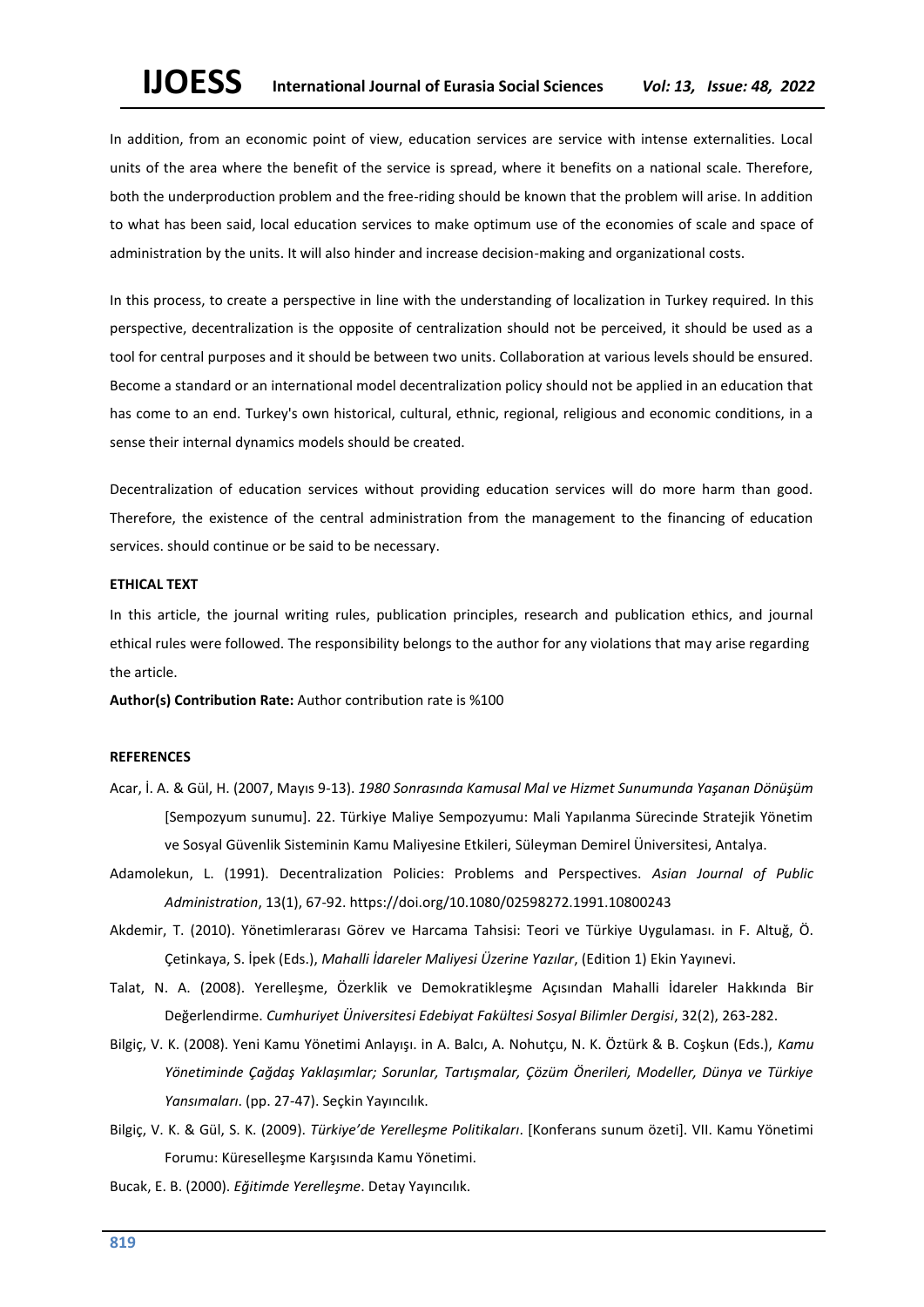- Caldwell, B. J. (2004). Achieving an Optimal Balance of Centralization And Decentralization in Education. *Summit on Education Reform in the APEC Region*: Striking Balance: Sharing Practice from East and West, Beijing/China.
- Dyer, C. & Rose, P. (2005). Decentralization for Educational Development? An Editorial İntroduction. *Compare: A Journal of Comparative and International Education*, 35(2), 105-113. https://doi.org/10.1080/03057920500129809
- Eğitim Sen (1-5 Aralık 1998). *Eğitimde Yeniden Yapılanma Komisyonu Raporu*. [http://egitimsen.org.tr/wp](about:blank)[content/uploads/2016/11/E%C4%9Fitimde-De%C4%9Ferler.pdf](about:blank)
- Ebel, R. D. & Yılmaz, S. (2002). Concept of Fiscal Decentralization and Worldwide Overview. *World Bank Institute Working Paper*. <https://documents1.worldbank.org/curated/en/716861468781761314> /pdf/303460Concept0of0Fiscal0Ebel1Yilmaz.pdf
- Eken, M. (2005). *Yönetimde Şeffaflık; Teori-Uygulama*. Sakarya Kitabevi.
- Edquist, L. (2005). *Decentralization of Educational Management in Vietnam*. [Master's Thesis in Political Science, Jönköping International Business School, Jönköping University]
- Faguet, J. P. & Sanchez, F. (2008). Decentralization's Effects on Educational Outcomes in Bolivia and Colombia. *World Development*, 36(7), 1294-1316. https://doi.org/10.1016/j.worlddev.2007.06.021
- Fritzen, S. A. & Lim, P. W. O. (2006). *Problems and Prospects of Decentralization in Developing Countries*. Encyclopedia of Public Administration and Public Policy, National University of Singapore.
- Hanson, E. M. (1997). *Educational Decentralization: Issues and Challenges*. University of California.
- Hinsz, S., Patel, M., Meyers, C. & Dammert, A. (2006). Effects of Decentralization on Primary Education: Phase I: A Survey of East Asia and the Pacific Island. *UNICEF Regional Office for Asia and the Pacific*.
- Karlsen, G. E. (2000). Decentralized Centralism: Framework For a Better Understanding of Governance in The Field Of Education. *Journal of Education Policy*, 15(5), 525-538. https://doi.org/10.1080/026809300750001676
- Keleş, R. (2009). *Yerinden Yönetim ve Siyaset*. Cem Yayınevi.
- Keskin, N. E. (2003). *Eğitimde Reform. Kamu Yönetimi I. Ulusal Kurultayı*. İnönü Üniversitesi*.*
- Keskin, N. E. (2008, Mart 27-30). Dünya Bankası ve Eğitimde Yerelleşme: Kamu Okullarında İşletmecilik [Sempozyum sunumu]. *Küreselleşme ve Demokratikleşme Uluslararası Sempozyumu Bildiri Kitabı*, Akdeniz Üniversitesi, 617-624, Antalya.
- Kurt, T. (2006). Eğitim Yönetiminde Yerelleşme Eğilimi. *Kastamonu Eğitim Dergisi*, 14 (1) , 61-72.
- Leung, F. K. S. (2004). Educational Centralization and Decentralization in East Asia. *APEC Educational Reform Summit*, Beijing.
- Lo, W. Y. W. (2010). Decentralization of Higher Education and its İmplications for Educational Autonomy in Taiwan. *Asia Pacific Journal of Education*, 30(2), 127-139. https://doi.org/10.1080/02188791003721572
- Lundahl, L. (2002). Sweden: Decentralization, Deregulation, Quasi-Markets and Then What?. *Journal of Education Policy*, 17(6). [https://doi.org/10.1080/0268093022000032328](about:blank)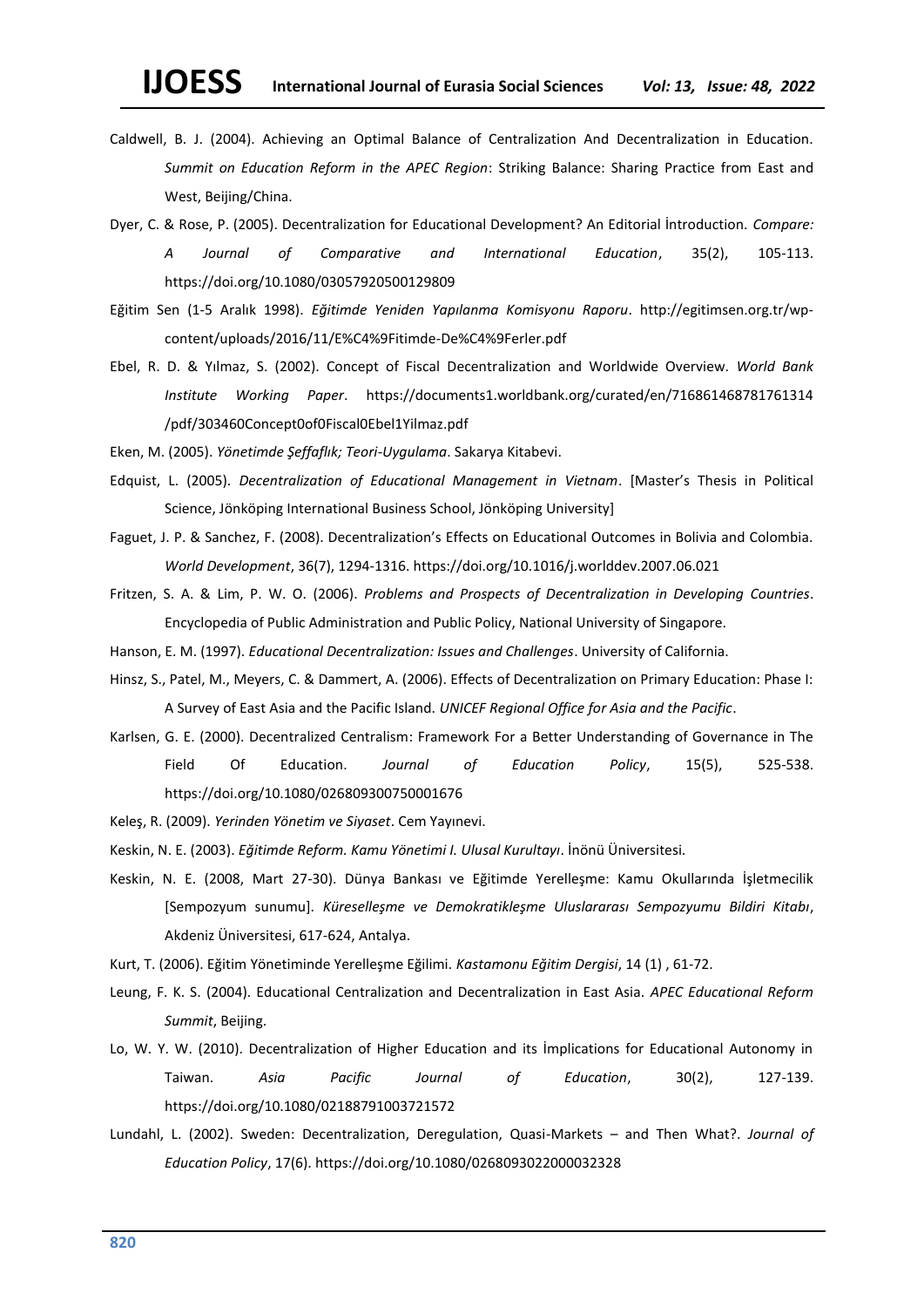- Martinez-Vaguez, J. & Mcnab, R. M. (1997). Fiscal Decentralization, Economic Growth and Democratic Governance. International Studies Program Working Paper: Andrew Young School of Policy Studies, *Economics Department and Policy Research Centre*, Georgia State University. 97(7), 1-41.
- Martinez-Vaguez, J. & Mcnab, R. M. (2001). Fiscal Decentralization and Economic Growth. International Studies Program Working Paper, *Andrew Young School of Policy Studies, Georgia State University*, 01(1).
- Mendoza, E. C. & Martinez-Vazquez, J. (2000). Achievements and Challenges of Fiscal Decentralization: Lessons from Mexico. M. M. Giugale & S. B. Webb (Eds.), *The World Bank*.
- Meloche, J. P., Vaıllancourt, F. & Yılmaz, S. (2004). Decentralization or Fiscal Autonomy? What Does Really Matter? Effects on Growth and Public Sector Size in European Transition Countries. *World Bank Policy Research Working*, 3254. http://hdl.handle.net/10986/15619
- Merrouche, O. (2007). The Long Term Effect of Education Spending Decentralization on Human Capital in Spain. *UCD Geary Institute Discussion Paper Series*, University College Dublin.
- Mcginn, N. & Welsh, T. (1999). Decentralization of Education: Why, When, What and How?. *International Institute for Educational Planning, UNESCO.*
- MÜSİAD (2012). *Kalkınma Yolunda Yeni Eşik: Orta Gelir Tuzağı*. Economic Report 79. [https://www.musiad.org.tr/uploads/yayinlar/arastirmaraporlari/pdf/turkiye\\_ekonomisi\\_raporu\\_2012.](https://www.musiad.org.tr/uploads/yayinlar/arastirmaraporlari/pdf/turkiye_ekonomisi_raporu_2012.pd) [pdf](https://www.musiad.org.tr/uploads/yayinlar/arastirmaraporlari/pdf/turkiye_ekonomisi_raporu_2012.pd)
- Mutlu, A. (2006). Eğitim ve Sağlık Hizmetlerinin Desantralizasyonu. in A. Güner, S. Yılmaz (Eds), *Mali Yerelleşme: Teori ve Uygulama Üzerine Yazılar*, Güncel Yayıncılık.
- Neyaptı, B. (2005). Fiscal Decentralization and Socio-economic Outcomes in Turkey: An Empirical İnvestigation. *METU Studies in Development*, 32, 433-465.
- Neyaptı, B. (2010). Fiscal Decentralization and Deficits: International Evidence. *European Journal of Political Economy*, 26(2), 155-166. https://doi.org/10.1016/j.ejpoleco.2010.01.001
- Okur, F. & Çakıcı, A. B. (2007). Küreselleşme Sürecinde Yerelleşme ve Yerel Demokrasi. *Akademik Bakış Dergisi*, 11, 1-12.
- Özdemir, A. R. (2005, Mayıs 23-27). Desantralizasyon Kamu Sektöründeki Hantallaşmayı Önler mi? Bir OECD Panel Verileri Regresyon Analizi. [Sempozyum sunumu]. XX. Türkiye Maliye Sempozyumu: Türkiye'de Yeniden Mali Yapılanma, Pamukkale Üniversitesi, Denizli.
- Özdemir, A. R. (2006). Kamusal Mal ve Hizmetlerin Merkezi ve Yerel Yönetimler Arasında Paylaşımında Uyulması Gereken Kriterler. *Atatürk Üniversitesi Erzincan Hukuk Fakültesi Dergisi*, 10(1-2), 105-120.
- Özdemir, H. (2012). Türkiye'de İç Göçler Üzerine Genel Bir Değerlendirme. *Akademik Bakış Dergisi*, 30, 142-160.
- Özmüş, L. (2005, Mart 28, Nisan 1). Decentralizasyon (Yerelleşme) ve Yeni Kamu Yönetimi Anlayışı [Sempozyum sunumu]. *TMMOB Harita ve Kadastro Mühendisleri Odası 10. Türkiye Harita Bilimsel ve Teknik Kurultayı*, Ankara.
- Rodden, J. (2000). Decentralization and the Challenge of Hard Budget Constraints. The World Bank, 41. https://openknowledge.worldbank.org/handle/10986/11426
- Prud'homme R. (1991). Âdem-i Merkeziyet (Yerinden Yönetim). VII. Türkiye Maliye Sempozyumu: Merkezi İdare ile Mahalli İdareler Arasındaki Mali İlişkiler, 207-228.